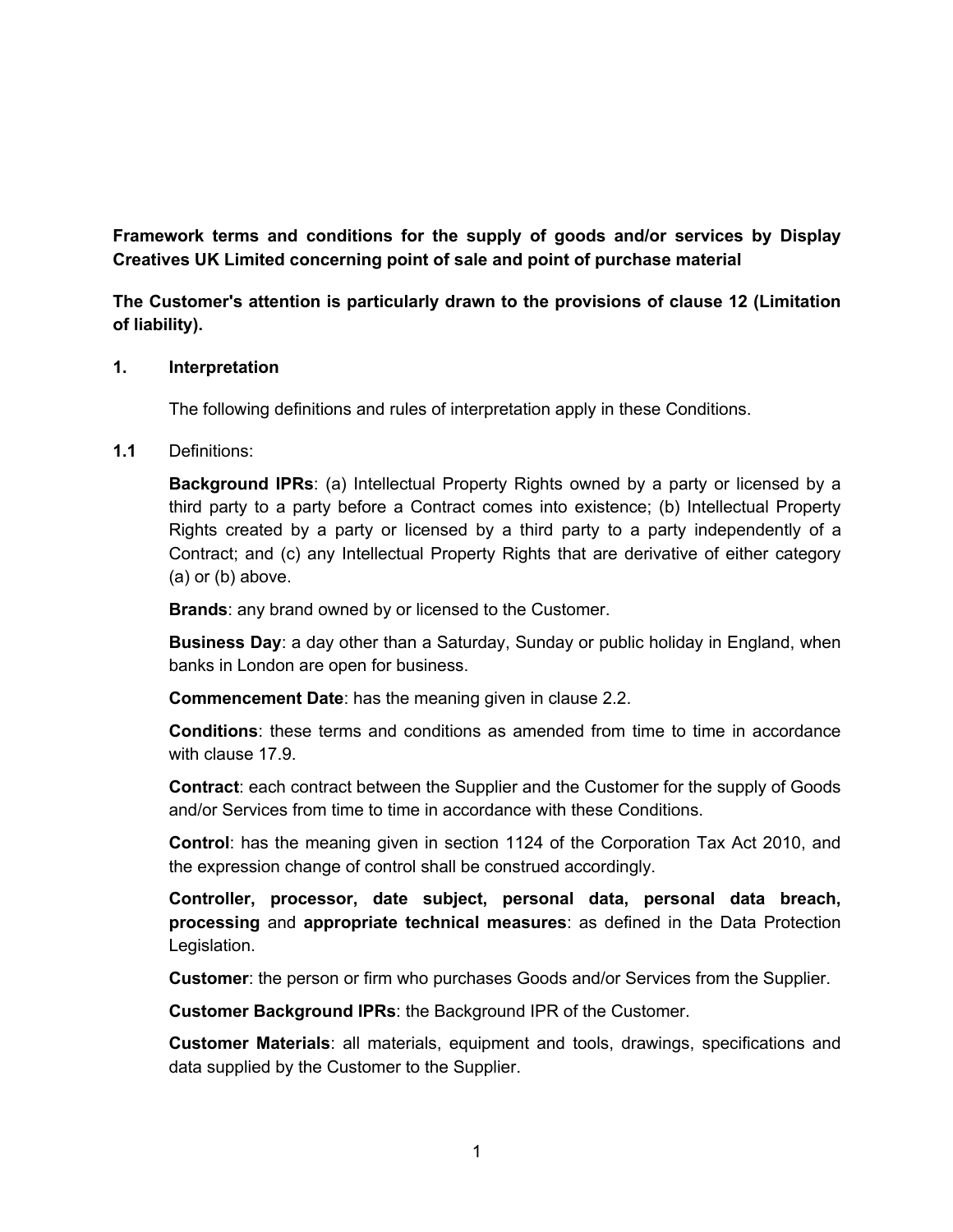**Data Protection Legislation**: the UK Data Protection Legislation and any other European Union legislation relating to personal data and all other legislation and regulatory requirements in force from time to time which apply to a party relating to the use of personal data (including, without limitation, the privacy of electronic communications) and the guidance and codes of practice issued by the relevant data protection or supervisory authority and applicable to a party.

**Deliverables**: all documents, products and materials developed by the Supplier or its agents, contractors and employees as part of or in relation to Services in any form or media, including drawings, maps, plans, diagrams, designs, pictures, computer programs, data, specifications and reports (including drafts).

**Delivery Location**: has the meaning given in clause 4.2.

**Developments**: all Intellectual Property Rights that arise out of, relate to, result from, or are first made, developed, conceived of or reduced to practice by the Supplier under a Contract that are of general application and not created specifically and solely for use by the Customer but are not derivative of any Customer Background IPRs.

**Force Majeure Event**: has the meaning given to it in clause 15.

**Goods**: the goods (or any part of them) set out in an Order or otherwise provided as part of Services.

**Goods Specification**: any specification for Goods, including any relevant plans or drawings, that is agreed in writing by the Customer and the Supplier.

**Intellectual Property Rights**: patents, utility models, rights to inventions, copyright and neighbouring and related rights, moral rights, trade marks and service marks, business names and domain names, rights in get-up and trade dress, goodwill and the right to sue for passing off or unfair competition, rights in designs, rights in computer software, database rights, rights to use, and protect the confidentiality of, confidential information (including know-how and trade secrets), and all other intellectual property rights, in each case whether registered or unregistered and including all applications and rights to apply for and be granted, renewals or extensions of, and rights to claim priority from, such rights and all similar or equivalent rights or forms of protection which subsist or will subsist now or in the future in any part of the world.

**Order**: each order by the Customer for the supply of Goods and/or Services from time to time, as set out in the Customer's purchase order form or in the Customer's written acceptance of the Supplier's quotation.

**Order Specific IPRs**: all those Intellectual Property Rights developed by or for the Supplier under a Contract that are specifically and solely for use by the Customer in connection with receipt of the Services, including any Deliverables, but excluding any Supplier Background IPRs and Developments.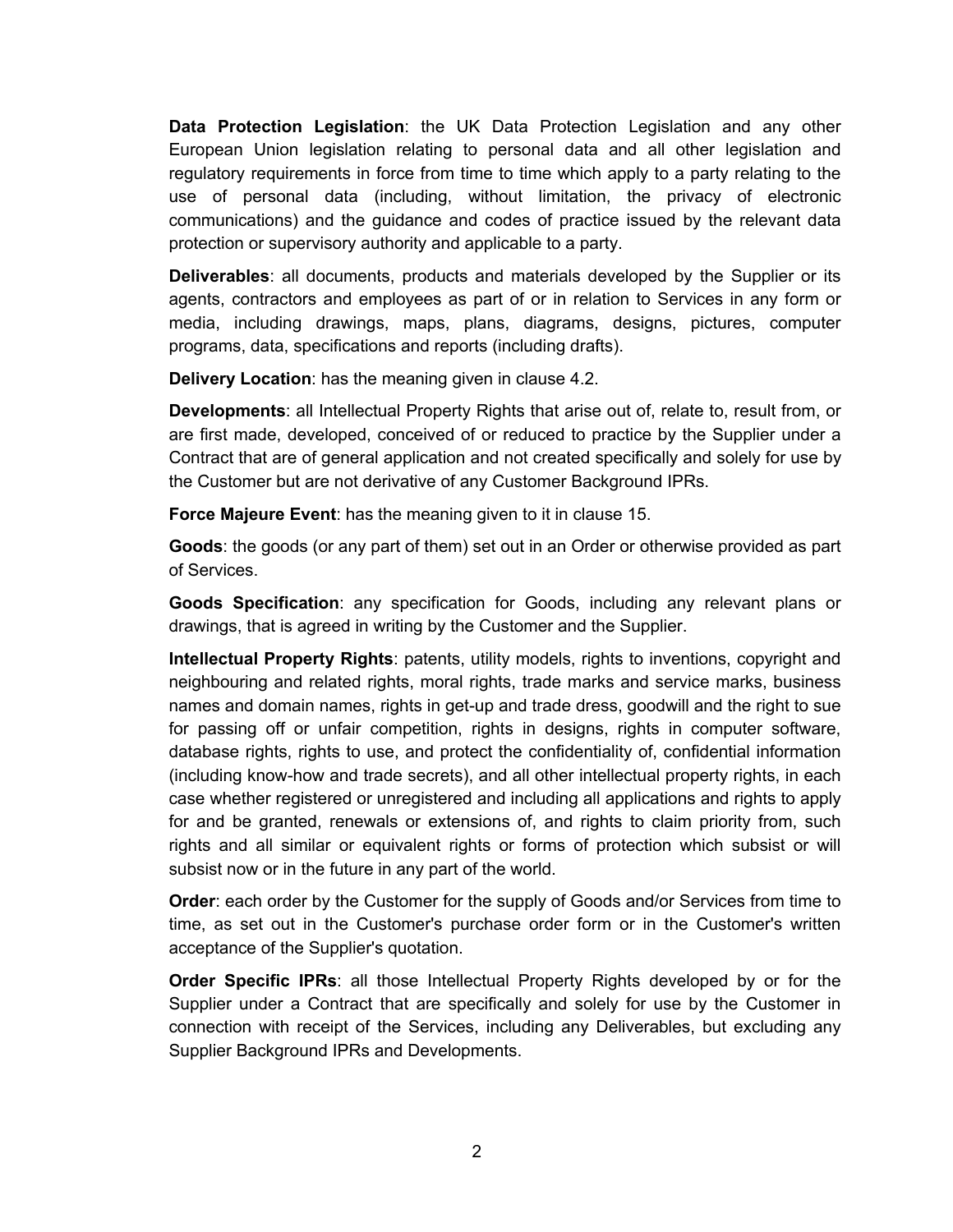**Services**: the services, including any Deliverables, to be provided by the Supplier under a Contract as set out in a Service Specification.

**Service Specification**: the description or specification for Services agreed in writing by the Customer and the Supplier.

**Supplier**: Display Creatives UK Limited registered in England and Wales with company number 03205131.

**Supplier Background IPR**: the Background IPR of the Supplier.

**Supplier Materials**: has the meaning given in clause 8.1(h).

**TUPE Regulations**: the Transfer of Undertakings (Protection of Employment) Regulations 2006 (*SI 2006/46*) (as amended).

**UK Data Protection Legislation**: all applicable data protection and privacy legislation in force from time to time in the UK including the General Data Protection Regulation (*(EU) 2016/679*); the Data Protection Act 2018; the Privacy and Electronic Communications Directive 2002/58/EC (as updated by Directive 2009/136/EC) and the Privacy and Electronic Communications Regulations 2003 (*SI 2003/2426*) (as amended).

- **1.2** Interpretation:
	- (a) A **person** includes a natural person, corporate or unincorporated body (whether or not having separate legal personality).
	- (b) A reference to a party includes its personal representatives, successors and permitted assigns.
	- (c) A reference to a statute or statutory provision is a reference to it as amended or re-enacted. A reference to a statute or statutory provision includes all subordinate legislation made under that statute or statutory provision.
	- (d) Any words following the terms **including**, **include**, **in particular**, **for example** or any similar expression shall be construed as illustrative and shall not limit the sense of the words, description, definition, phrase or term preceding those terms.
	- (e) A reference to **writing** or **written** includes fax and email.
	- (f) Unless the context otherwise requires, any reference to European Union law that is directly applicable or directly effective in the UK at any time is a reference to it as it applies in England and Wales from time to time including as retained, amended, extended, re-enacted or otherwise given effect on or after 11pm on 31 January 2020.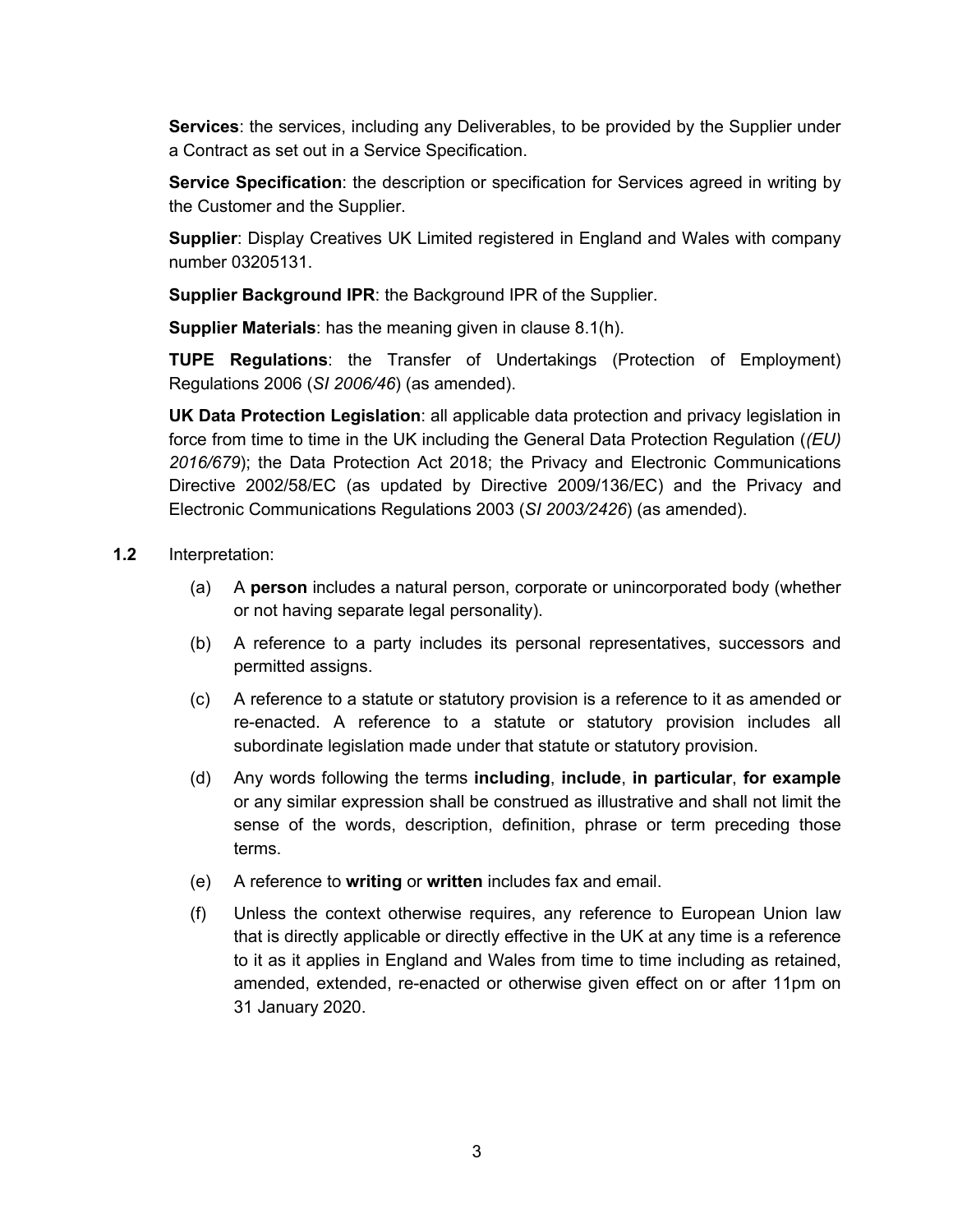# **2. Basis of contract**

- **2.1** An Order constitutes an offer by the Customer to purchase Goods and/or Services in accordance with these Conditions.
- **2.2** An Order shall only be deemed to be accepted when the Supplier issues written acceptance of the Order at which point and on which date the Contract shall come into existence (**Commencement Date**).
- **2.3** Any samples, drawings, descriptive matter or advertising issued by the Supplier and any descriptions of Goods or illustrations or descriptions of Services contained in the Supplier's catalogues or brochures are issued or published for the sole purpose of giving an approximate idea of the Services and/or Goods described in them. They shall not form part of a Contract nor have any contractual force.
- **2.4** These Conditions apply to each Contract to the exclusion of any other terms that the Customer seeks to impose or incorporate, or which are implied by law, trade custom, practice or course of dealing.
- **2.5** Any quotation given by the Supplier shall not constitute an offer, and is only valid for a period of 20 Business Days from its date of issue.
- **2.6** All of these Conditions shall apply to the supply of both Goods and Services except where application to one or the other is specified.

## **3. Goods**

- **3.1** The Goods are described any applicable Goods Specification.
- **3.2** To the extent that Goods are to be manufactured in accordance with a Goods Specification supplied by the Customer, the Customer shall indemnify the Supplier against all liabilities, costs, expenses, damages and losses (including any direct, indirect or consequential losses, loss of profit, loss of reputation and all interest, penalties and legal costs (calculated on a full indemnity basis) and all other reasonable professional costs and expenses) suffered or incurred by the Supplier arising out of or in connection with any claim made against the Supplier for actual or alleged infringement of a third party's Intellectual Property Rights arising out of or in connection with the Supplier's use of the Goods Specification. This clause 3.2 shall survive termination of a Contract.
- **3.3** The Supplier reserves the right to amend a Goods Specification if required by any applicable statutory or regulatory requirement, and the Supplier shall notify the Customer in any such event.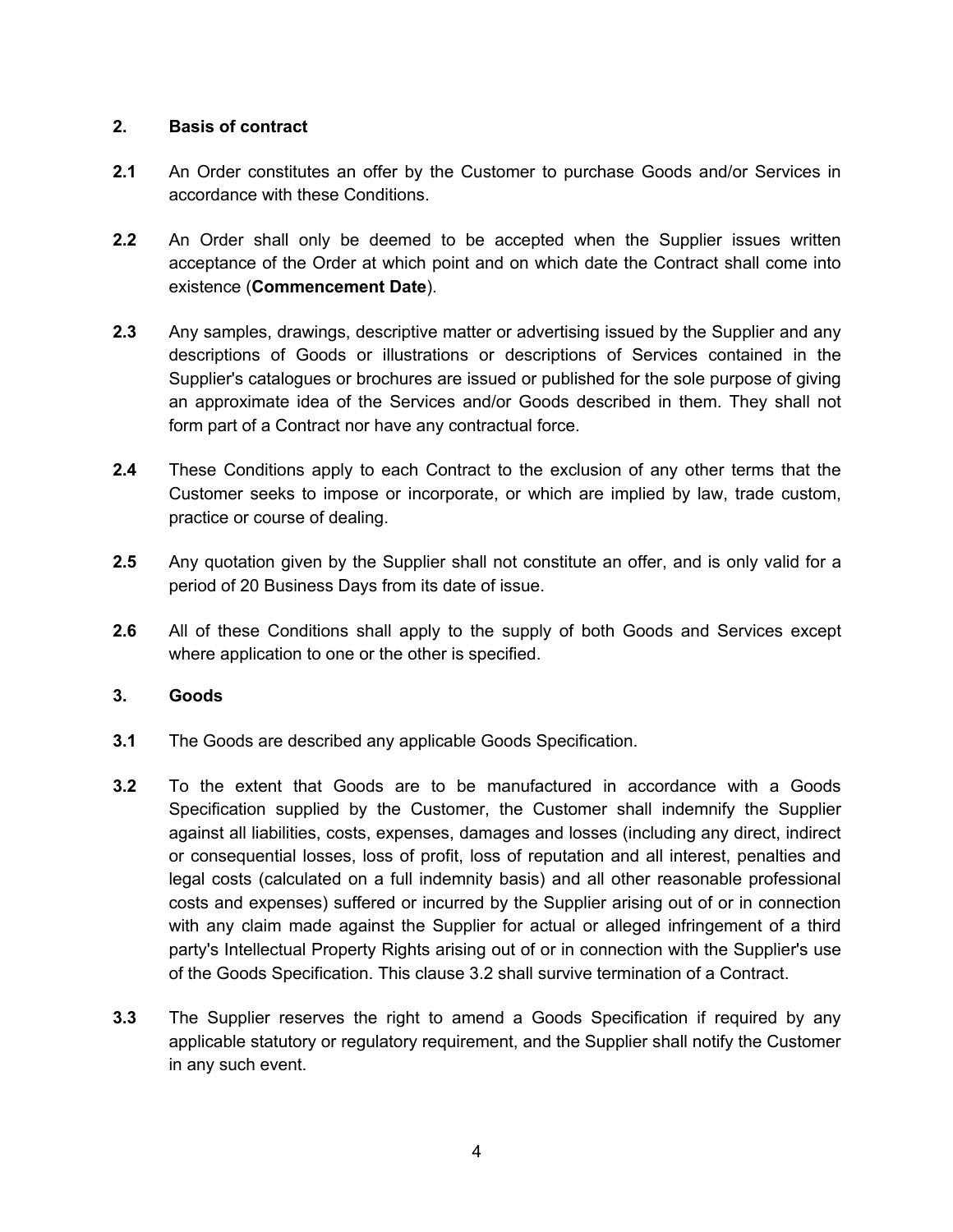# **4. Delivery of Goods**

- **4.1** The Supplier shall ensure that:
	- (a) each delivery of Goods is accompanied by a delivery note which shows the date of the Order, the type and quantity of the Goods, special storage instructions (if any) and, if the relevant Order is being delivered by instalments, the outstanding balance of Goods remaining to be delivered; and
	- (b) it states clearly on the delivery note any requirement for the Customer to return any packaging material to the Supplier. The Customer shall make any such packaging materials available for collection at such times as the Supplier shall reasonably request. Returns of packaging materials shall be at the Supplier's expense.
- **4.2** The Supplier shall deliver Goods to the location set out in the associated Order or such other location as the parties may agree (**Delivery Location**) at any time after the Supplier notifies the Customer that the Goods are ready.
- **4.3** Delivery of Goods shall be completed on the completion of unloading of the Goods at the Delivery Location.
- **4.4** Any dates quoted for delivery of Goods are approximate only, and the time of delivery is not of the essence. The Supplier shall not be liable for any delay in delivery of Goods that is caused by a Force Majeure Event or the Customer's failure to provide the Supplier with adequate delivery instructions or any other instructions that are relevant to the supply of the Goods.
- **4.5** If the Supplier fails to deliver Goods, its liability shall be limited to the costs and expenses incurred by the Customer in obtaining replacement goods of similar description and quality in the cheapest market available, less the price of the Goods. The Supplier shall have no liability for any failure to deliver Goods to the extent that such failure is caused by a Force Majeure Event or the Customer's failure to provide the Supplier with adequate delivery instructions for the Goods or any relevant instruction related to the supply of the Goods.
- **4.6** If the Customer fails to accept delivery of Goods within 3 Business Days of the Supplier notifying the Customer that the Goods are ready, then except where such failure or delay is caused by a Force Majeure Event or by the Supplier's failure to comply with its obligations under the associated Contract in respect of the Goods:
	- (a) delivery of the Goods shall be deemed to have been completed at 9.00 am (GMT) on the third Business Day following the day on which the Supplier notified the Customer that the Goods were ready; and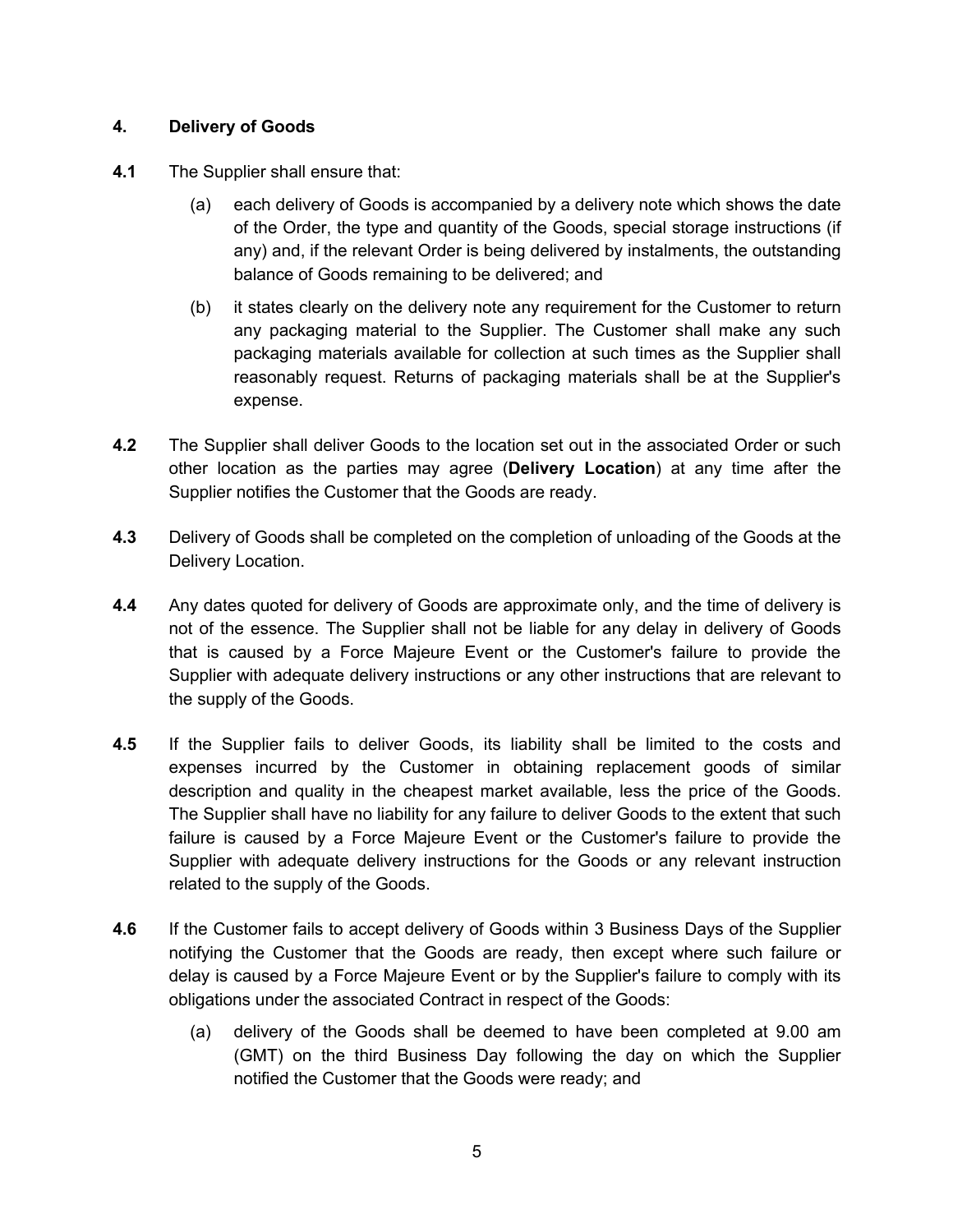- (b) the Supplier shall store the Goods until delivery takes place, and charge the Customer for all related costs and expenses (including insurance).
- **4.7** If 10 Business Days after the day on which the Supplier notified the Customer that Goods were ready for delivery the Customer has not accepted delivery of them, the Supplier may dispose of part or all of the Goods and charge the Customer for the price of the Goods.
- **4.8** The Supplier may deliver Goods by instalments, which shall be invoiced and paid for separately. Each instalment shall constitute a separate Contract. Any delay in delivery or defect in an instalment shall not entitle the Customer to cancel any other instalment.

## **5. Quality of Goods**

- **5.1** The Supplier warrants that on delivery Goods shall:
	- (a) conform in all material respects with their description and any applicable Goods Specification;
	- (b) be free from material defects in design, material and workmanship;
	- (c) be of satisfactory quality (within the meaning of the Sale of Goods Act 1979); and
	- (d) be fit for any purpose held out by the Supplier.
- **5.2** Subject to clause 5.3, the Supplier shall, at its option, repair or replace defective Goods, or refund the price of defective Goods in full if:
	- (a) the Customer gives notice in writing within a reasonable time of discovery that some or all of the Goods do not comply with the warranty set out in clause 5.1;
	- (b) the Supplier is given a reasonable opportunity of examining such Goods; and
	- (c) the Customer (if asked to do so by the Supplier) returns such Goods to the Supplier's place of business at the Customer's cost.
- **5.3** The Supplier shall not be liable for the Goods' failure to comply with the warranty in clause 5.1 if:
	- (a) the Customer makes any further use of such Goods after giving a notice in accordance with clause 5.2;
	- (b) the defect arises because the Customer failed to follow the Supplier's oral or written instructions as to the storage, installation, commissioning, use or maintenance of the Goods or (if there are none) good trade practice;
	- (c) the defect arises as a result of the Supplier following any drawing, design or Goods Specification supplied by the Customer;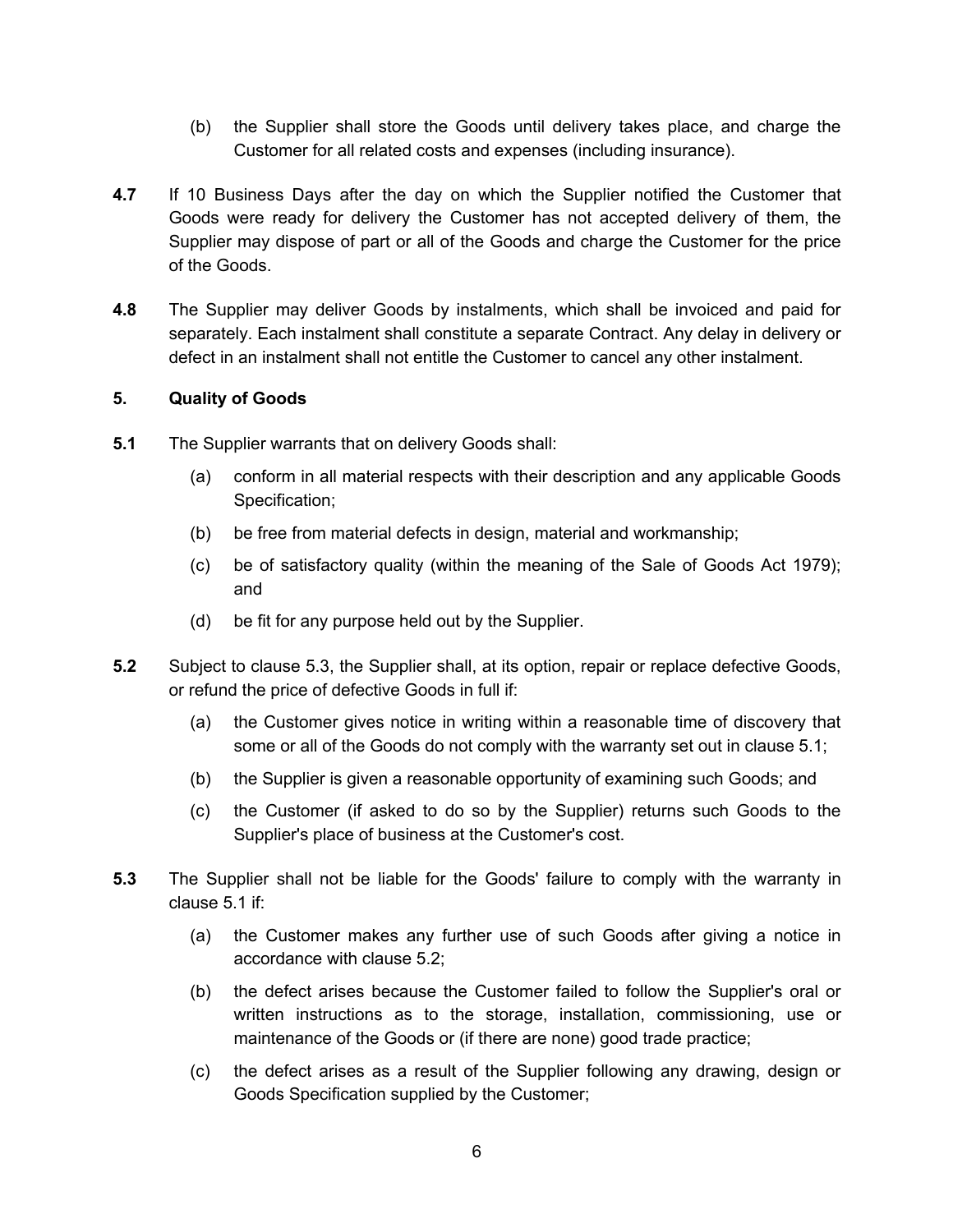- (d) the Customer alters or repairs such Goods without the written consent of the Supplier;
- (e) the defect arises as a result of fair wear and tear, wilful damage, negligence or abnormal working conditions; or
- (f) the Goods differ from the Goods Specification as a result of changes made to ensure they comply with applicable statutory or regulatory standards.
- **5.4** Except as provided in this clause 5, the Supplier shall have no liability to the Customer in respect of any Goods' failure to comply with the warranty set out in clause 5.1.
- **5.5** The terms of these Conditions shall apply to any repaired or replacement Goods supplied by the Supplier.

#### **6. Title and risk**

- **6.1** The risk in Goods shall pass to the Customer on completion of delivery.
- **6.2** Title to Goods shall not pass to the Customer until the earlier of:
	- (a) the Supplier receives payment in full (in cash or cleared funds) for the Goods and any other goods that the Supplier has supplied to the Customer in respect of which payment has become due, in which case title to the Goods shall pass at the time of payment of all such sums; and
	- (b) the Customer resells the Goods, in which case title to the Goods shall pass to the Customer at the time specified in clause 6.4.
- **6.3** Until title to Goods has passed to the Customer, the Customer shall:
	- (a) store the Goods separately from all other goods held by the Customer so that they remain readily identifiable as the Supplier's property;
	- (b) not remove, deface or obscure any identifying mark or packaging on or relating to the Goods;
	- (c) maintain the Goods in satisfactory condition and keep them insured against all risks for their full price on the Supplier's behalf from the date of delivery;
	- (d) notify the Supplier immediately if it becomes subject to any of the events listed in clause 13.2(b) to clause 13.2(d); and
	- (e) give the Supplier such information relating to the Goods as the Supplier may require from time to time.
- **6.4** Subject to clause 6.5, the Customer may resell or use Goods in the ordinary course of its business (but not otherwise) before the Supplier receives payment for the Goods. However, if the Customer resells the Goods before that time: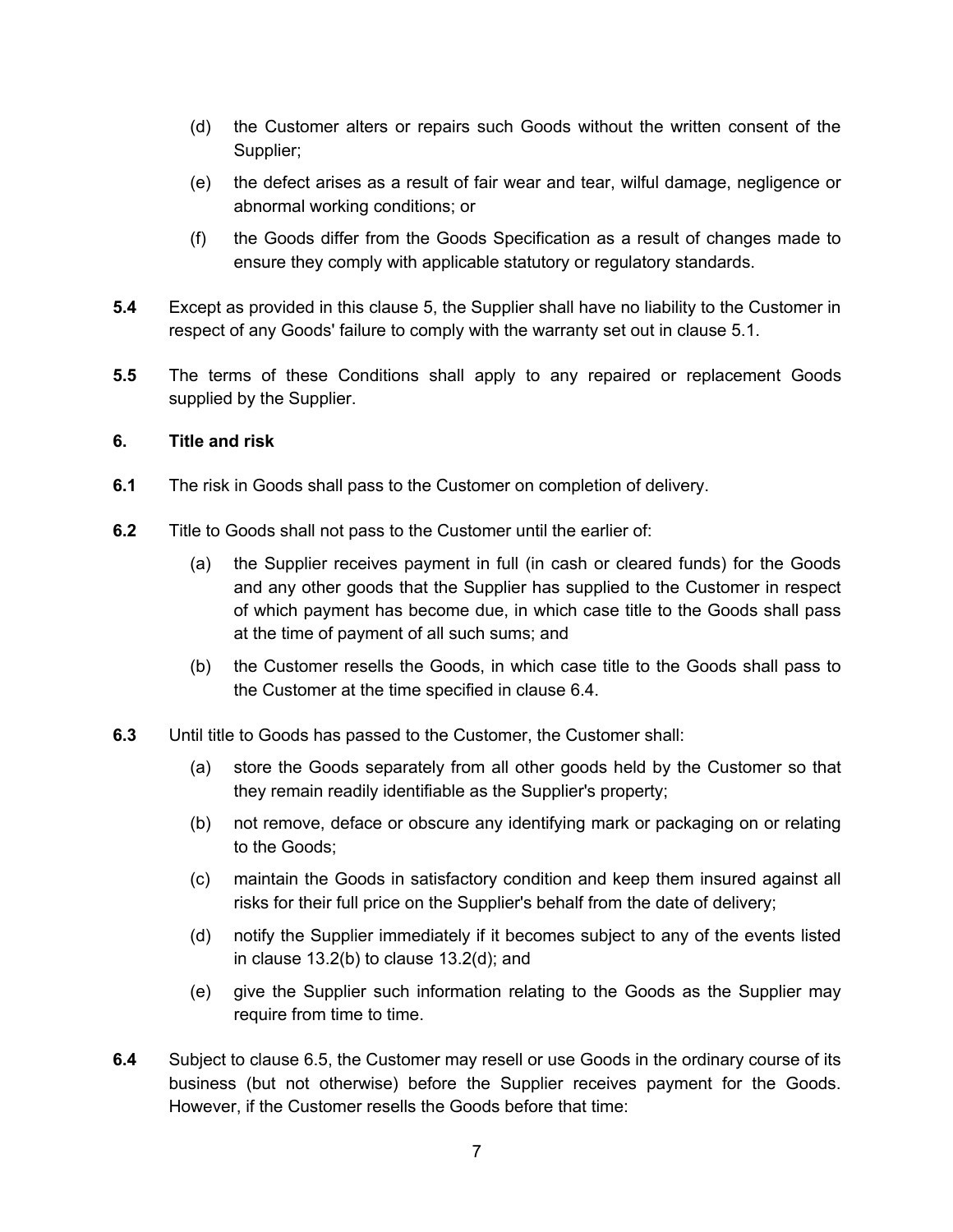- (a) it does so as principal and not as the Supplier's agent; and
- (b) title to the Goods shall pass from the Supplier to the Customer immediately before the time at which resale by the Customer occurs.
- **6.5** If before title to Goods passes to the Customer the Customer becomes subject to any of the events listed in clause 13.2(b) to clause 13.2(d), then, without limiting any other right or remedy the Supplier may have:
	- (a) the Customer's right to resell the Goods or use them in the ordinary course of its business ceases immediately; and
	- (b) the Supplier may at any time:
		- (i) require the Customer to deliver up all Goods in its possession that have not been resold, or irrevocably incorporated into another product; and
		- (ii) if the Customer fails to do so promptly, enter any premises of the Customer or of any third party where the Goods are stored in order to recover them.

## **7. Supply of Services**

- **7.1** The Supplier shall supply Services to the Customer in accordance with any Service Specification in all material respects.
- **7.2** The Supplier shall use all reasonable endeavours to meet any performance dates for Services agreed by the parties in writing, but any such dates shall be estimates only and time shall not be of the essence for the performance of Services.
- **7.3** The Supplier reserves the right to amend any Service Specification if necessary to comply with any applicable law or regulatory requirement, or if the amendment will not materially affect the nature or quality of Services, and the Supplier shall notify the Customer in any such event.
- **7.4** The Supplier warrants to the Customer that Services will be provided using reasonable care and skill.

#### **8. Customer's obligations**

- **8.1** The Customer shall:
	- (a) ensure that the terms of each Order and any information it provides in any Service Specification and any Goods Specification are complete and accurate;
	- (b) co-operate with the Supplier in all matters relating to Services;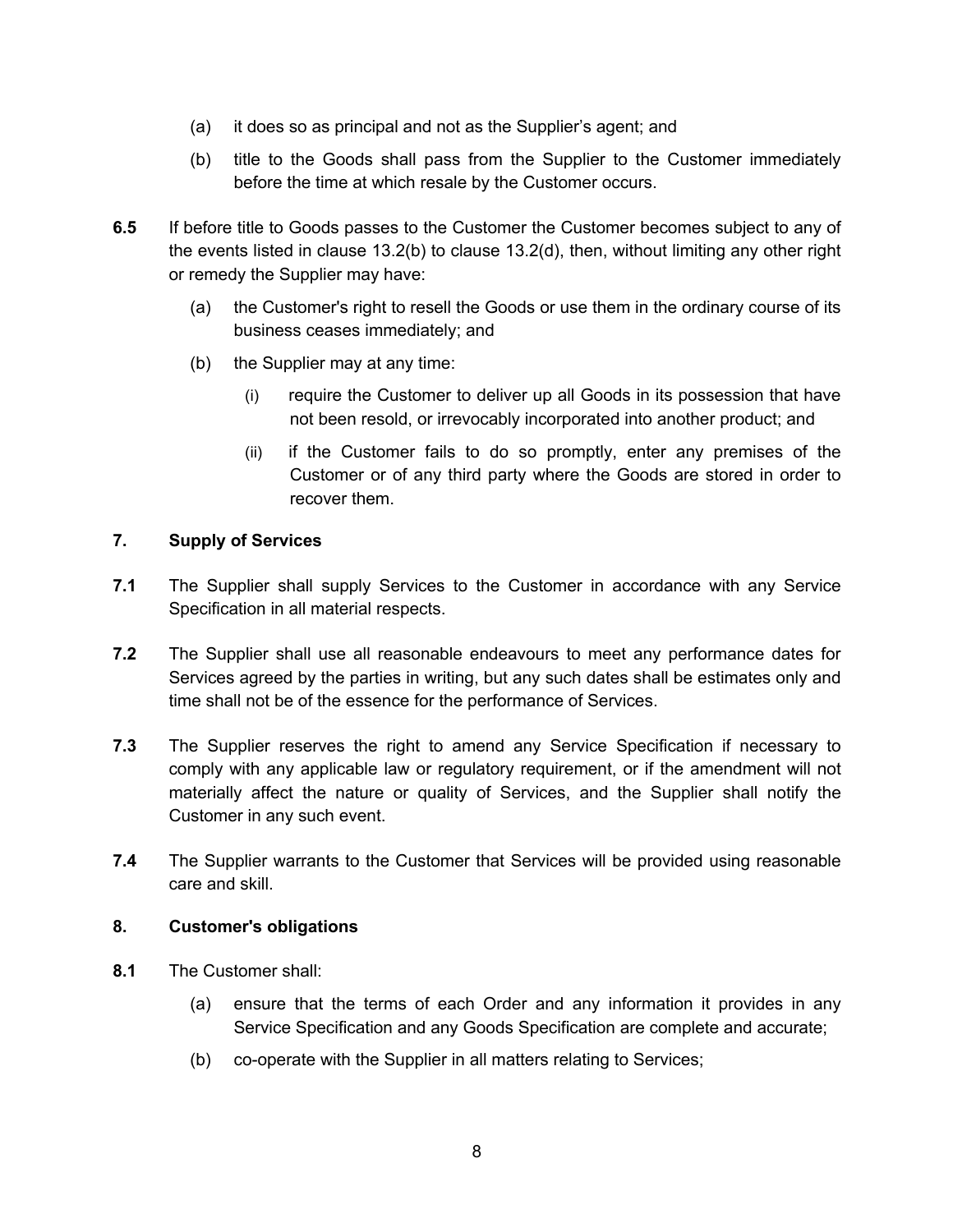- (c) provide the Supplier, its employees, agents, consultants and subcontractors, with access to the Customer's premises, office accommodation and other premises and facilities as reasonably required by the Supplier to provide Services;
- (d) provide the Supplier with such information and materials as the Supplier may reasonably require in order to supply Services, and ensure that such information is complete and accurate in all material respects;
- (e) prepare the Customer's premises and any other premises for the supply of Services;
- (f) obtain and maintain all necessary licences, permissions and consents which may be required for Services before the date on which the Services are to start;
- (g) comply with all applicable laws, including health and safety laws;
- (h) keep all materials, equipment, documents and other property of the Supplier (**Supplier Materials**) at the Customer's premises and any other premises in safe custody at its own risk, maintain the Supplier Materials in good condition until returned to the Supplier, and not dispose of or use the Supplier Materials other than in accordance with the Supplier's written instructions or authorisation; and
- (i) comply with any additional obligations as set out in any Service Specification and any Goods Specification.
- **8.2** If the Supplier's performance of any of its obligations under a Contract is prevented or delayed by any act or omission by the Customer or failure by the Customer to perform any relevant obligation (**Customer Default**):
	- (a) without limiting or affecting any other right or remedy available to it, the Supplier shall have the right to suspend performance of Services until the Customer remedies the Customer Default, and to rely on the Customer Default to relieve it from the performance of any of its obligations in each case to the extent the Customer Default prevents or delays the Supplier's performance of any of its obligations;
	- (b) the Supplier shall not be liable for any costs or losses sustained or incurred by the Customer arising directly or indirectly from the Supplier's failure or delay to perform any of its obligations as set out in this clause 8.2; and
	- (c) the Customer shall reimburse the Supplier on written demand for any costs or losses sustained or incurred by the Supplier arising directly or indirectly from the Customer Default.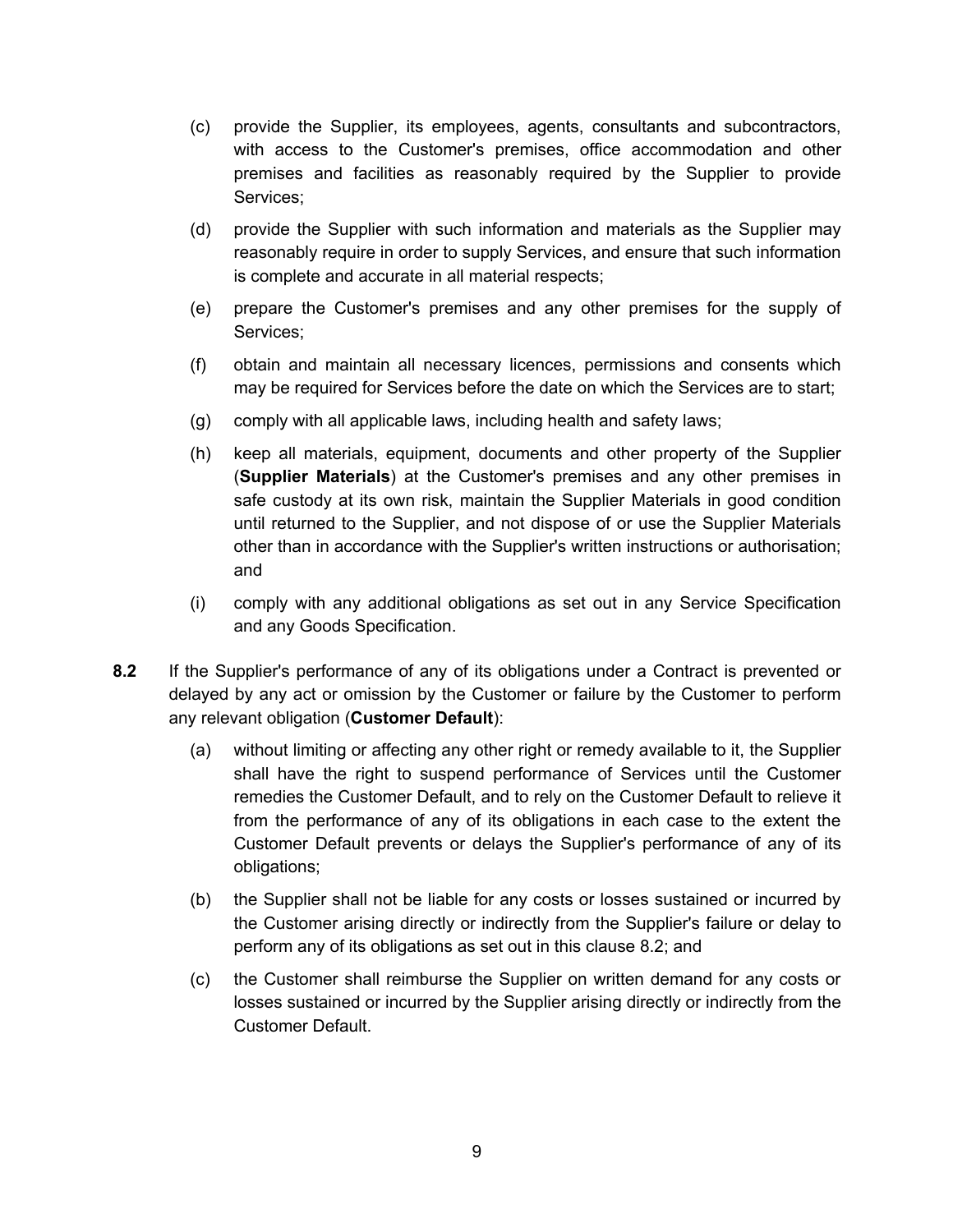# **9. Charges and payment**

- **9.1** The price for Goods:
	- (a) shall be the price set out in an Order or, if no price is quoted, the price set out in the Supplier's published price list as at the associated Commencement Date; and
	- (b) shall be exclusive of all costs and charges of packaging, insurance and transport of the Goods, which shall be invoiced to the Customer.
- **9.2** The charges for Services:
	- (a) shall be the price set out in an Order; and
	- (b) the Supplier shall be entitled to charge the Customer for any expenses reasonably incurred by the individuals whom the Supplier engages in connection with the Services including travelling expenses, hotel costs, subsistence and any associated expenses, and for the cost of services provided by third parties and required by the Supplier for the performance of Services, and for the cost of any materials.
- **9.3** The Supplier reserves the right to:
	- (a) increase the charges for Services under a Contract on an annual basis with effect from each anniversary of the relevant Commencement Date in line with the percentage increase in the Retail Prices Index in the preceding 12-month period and the first such increase shall take effect on the first anniversary of the Commencement Date and shall be based on the latest available figure for the percentage increase in the Retail Prices Index; and
	- (b) increase the price of Goods, by giving notice to the Customer at any time before delivery, to reflect any increase in the cost of the Goods to the Supplier that is due to:
		- (i) any factor beyond the control of the Supplier (including foreign exchange fluctuations, increases in taxes and duties, and increases in labour, materials and other manufacturing costs);
		- (ii) any request by the Customer to change the delivery date(s), quantities or types of the Goods ordered, or the associated Goods Specification; or
		- (iii) any delay caused by any instructions of the Customer in respect of the Goods or failure of the Customer to give the Supplier adequate or accurate information or instructions in respect of the Goods.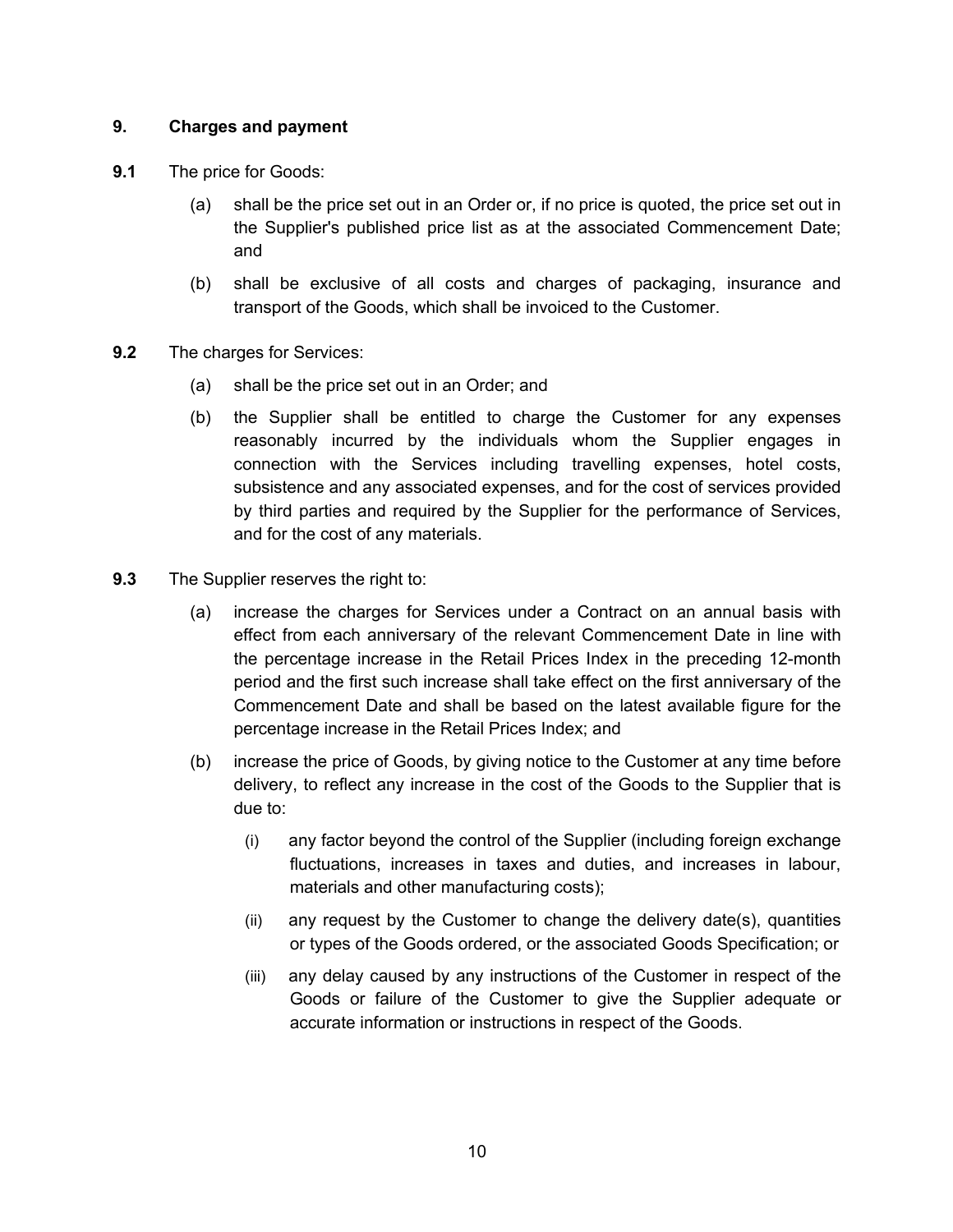- **9.4** In respect of Goods, the Supplier shall invoice the Customer on or at any time after completion of delivery. In respect of Services, the Supplier shall invoice the Customer on completion of the Services unless otherwise set out in the associated Order.
- **9.5** The Customer shall pay each invoice submitted by the Supplier:
	- (a) within 30 days of the date of the invoice; and
	- (b) in full and in cleared funds to a bank account nominated in writing by the Supplier, and

time for payment shall be of the essence of the associated Contract.

- **9.6** All amounts payable by the Customer under a Contract are exclusive of amounts in respect of value added tax chargeable from time to time (**VAT**). Where any taxable supply for VAT purposes is made under a Contract by the Supplier to the Customer, the Customer shall, on receipt of a valid VAT invoice from the Supplier, pay to the Supplier such additional amounts in respect of VAT as are chargeable on the supply of Services or Goods at the same time as payment is due for the supply of the Services or Goods.
- **9.7** If the Customer fails to make a payment due to the Supplier under a Contract by the due date, then, without limiting the Supplier's remedies under clause 13 (Termination), the Customer shall pay interest on the overdue sum from the due date until payment of the overdue sum, whether before or after judgment. Interest under this clause 9.7 will accrue each day at 8% a year above the Bank of England's base rate from time to time, but at 8% a year for any period when that base rate is below 0%.
- **9.8** All amounts due under a Contract shall be paid in full without any set-off, counterclaim, deduction or withholding (other than any deduction or withholding of tax as required by law).
- **9.9** Unless the Customer notifies the Supplier that it disputes an invoice within 7 days of the date of the invoice, the invoice shall be deemed to be accepted by the Customer and shall be payable by the Customer.
- **9.10** Should the Supplier be required to enforce these Conditions against the Customer (including, without limitation, to recover payment of unpaid invoices) then the Customer shall indemnify the Supplier against all costs and expenses (including professional and legal costs and expenses on a full indemnity basis) suffered or incurred by the Supplier arising out of or in connection with the Supplier enforcing these Conditions.

#### **10. Intellectual property rights and data protection**

**10.1** The Supplier hereby assigns to the Customer title and interest to any Order Specific IPRs that may be developed in the course of the performance of Services. The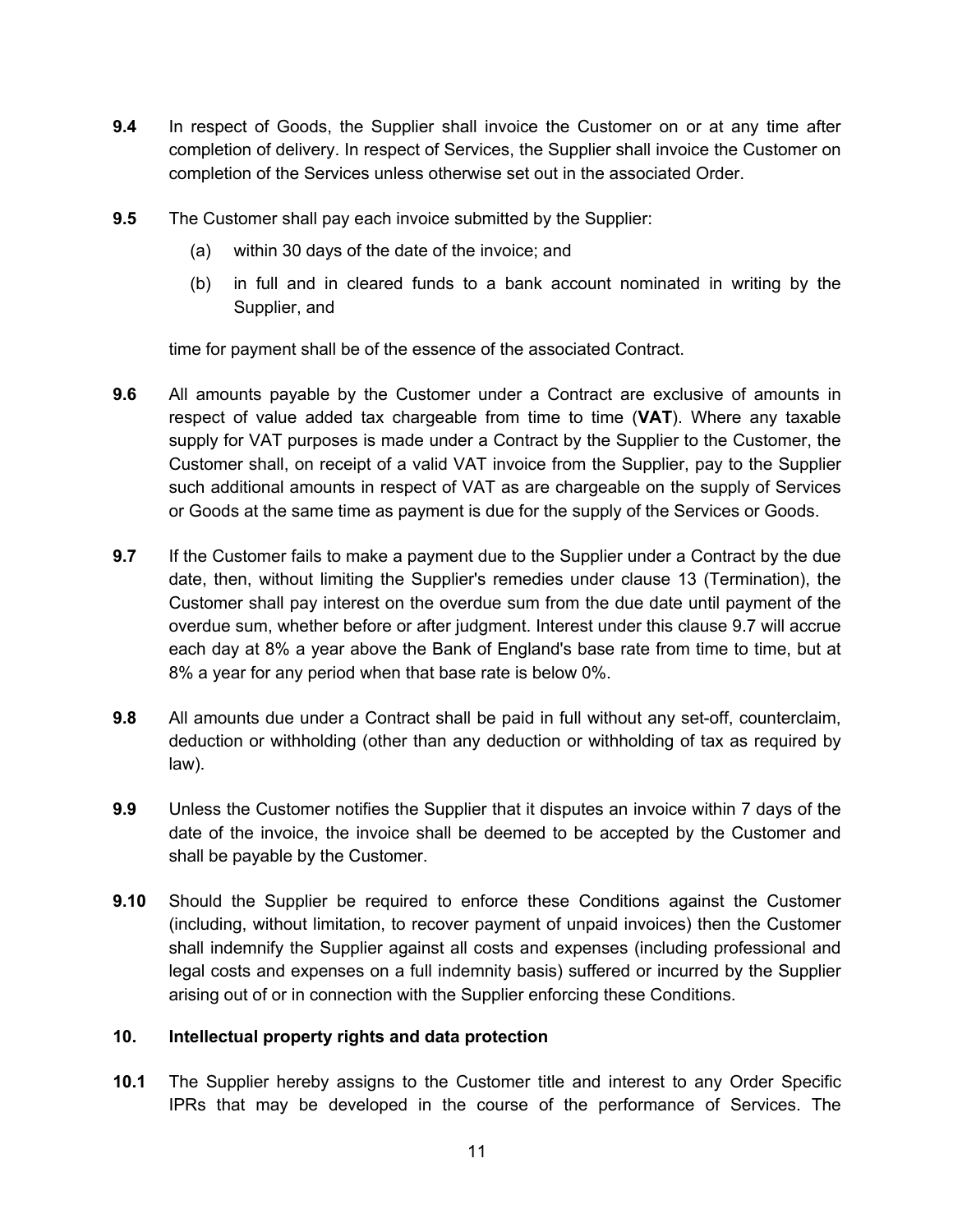assignment shall be a present assignment of future rights that shall take effect immediately upon the coming into existence of the relevant Order Specific IPRs. The Customer acknowledges and agrees that all Developments will be the property of the Supplier, and the Customer hereby assigns to the Supplier all of its rights, title and interest (if any) to any Developments. The assignment shall be a present assignment of future rights that shall take effect immediately upon the coming into existence of the relevant Development.

- **10.2** The Customer hereby grants to the Supplier a royalty-free, non-exclusive, transferable, revocable licence for the duration of a Contract for the sole purpose of performing the associated Services of the Order Specific IPRs, the Customer Materials and any Brands.
- **10.3** The Supplier will follow all directions, guidelines and/or restrictions relating to the Supplier's use of any Brands as notified to the Supplier in writing by the Customer from time to time.
- **10.4** The Supplier hereby grants to the Customer a royalty-free, non-exclusive, nontransferable, irrevocable licence for the Customer, or any third parties on its behalf, to use, copy, install, maintain, modify, enhance and adapt for its own business purposes any Developments (and/or pursuant to clause 10.5, Supplier Background IPR), to the extent such licence is necessary for the Customer to receive the full benefit of the associated Services.
- **10.5** The Supplier warrants, represents and undertakes that the Customer shall not require the use of any Supplier Background IPRs to receive the benefit of Services, unless the Supplier has otherwise notified the Customer of certain Supplier Background IPR (in which case such Intellectual Property Rights will be licensed to the Customer on the same terms as Developments are licensed under clause 10.4).
- **10.6** Both parties will comply with all applicable requirements of the Data Protection Legislation. The obligations regarding data protection in this clause 10 are in addition to, and do not relieve, remove or replace, a party's obligations or rights under the Data Protection Legislation.
- **10.7** The parties acknowledge that for the purposes of the Data Protection Legislation, the Customer is the controller and the Supplier is the processor. The Schedule at the end of these Conditions sets out the scope, nature and purpose of processing by the Supplier, the duration of the processing and the types of personal data and categories of data subject.
- **10.8** Without prejudice to the generality of clause 10.6, the Customer will ensure that it has all necessary appropriate consents and notices in place to enable lawful transfer of the personal data to the Supplier for the duration and purposes of a Contract.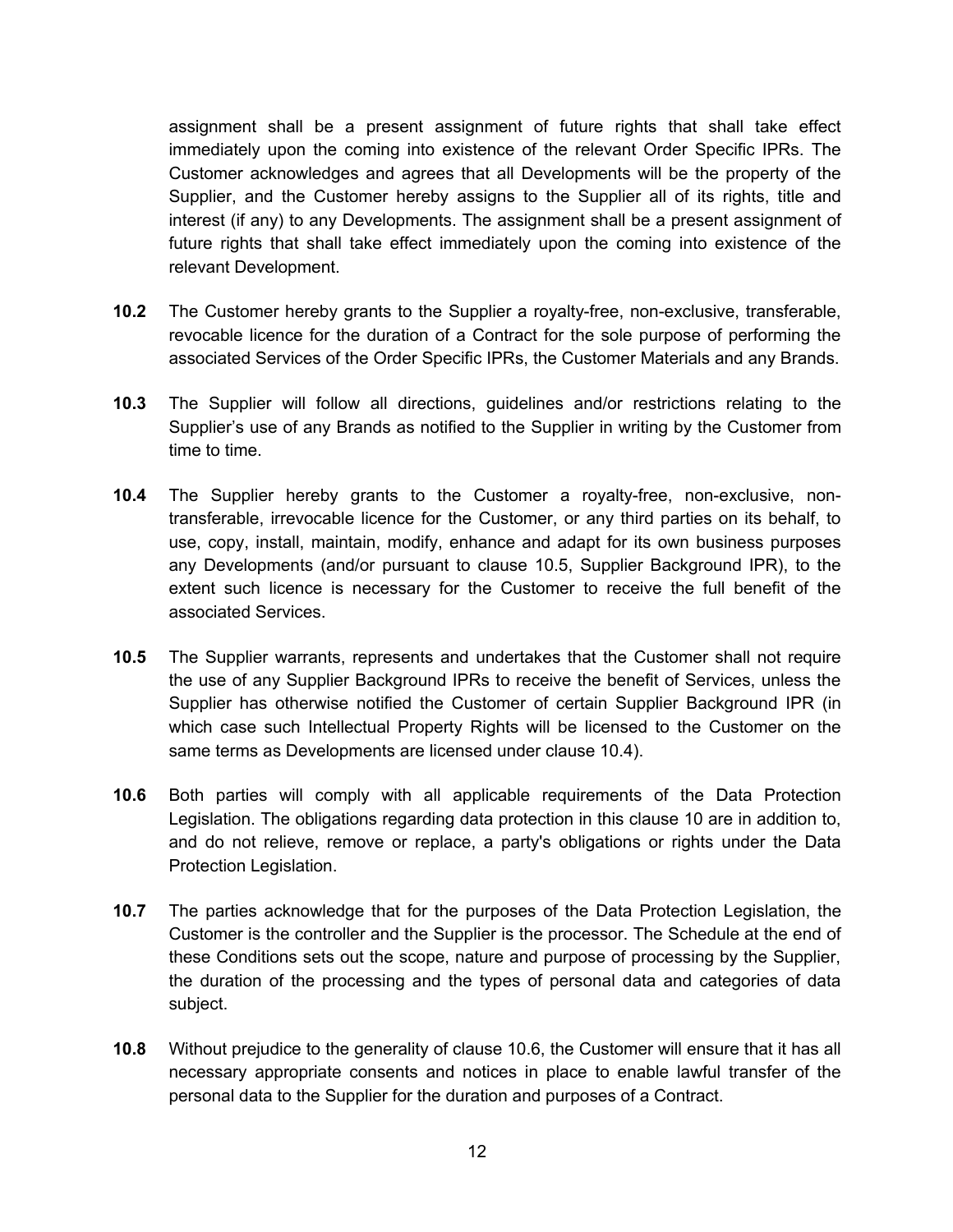- **10.9** Without prejudice to the generality of the obligations regarding data protection in this clause 10, the Supplier shall, in relation to any personal data processed in connection with the performance by the Supplier of its obligations under a Contract:
	- (a) process that personal data only on the documented written instructions of the Customer unless the Supplier is required by Applicable Laws to otherwise process that personal data. Where the Supplier is relying on the laws of a member of the European Union or European Union Law as the basis for processing personal data, the Supplier shall promptly notify the Customer of this before performing the processing required by the Applicable Laws unless those Applicable Laws prohibit the Supplier from so notifying the Customer. In this clause 10, **Applicable Laws** means (for so long as and to the extent that they apply to the Supplier) the law of the European Union, the law of any member state of the European Union and/or Domestic UK Law; and **Domestic UK Law**  means the UK Data Protection Legislation and any other law that applies in the UK;
	- (b) ensure that it has in place appropriate technical and organisational measures, reviewed and approved by the Customer, to protect against unauthorised or unlawful processing of personal data and against accidental loss or destruction of, or damage to, personal data, appropriate to the harm that might result from the unauthorised or unlawful processing or accidental loss, destruction or damage and the nature of the data to be protected, having regard to the state of technological development and the cost of implementing any measures (those measures may include, where appropriate, pseudonymising and encrypting personal data, ensuring confidentiality, integrity, availability and resilience of its systems and services, ensuring that availability of and access to personal data can be restored in a timely manner after an incident, and regularly assessing and evaluating the effectiveness of the technical and organisational measures adopted by it);
	- (c) ensure that all personnel who have access to and/or process personal data are obliged to keep the personal data confidential;
	- (d) not transfer any personal data outside of the European Economic Area unless the prior written consent of the Customer has been obtained and the following conditions are fulfilled:
		- (i) the Customer or the Supplier has provided appropriate safeguards in relation to the transfer;
		- (ii) the data subject has enforceable rights and effective legal remedies;
		- (iii) the Supplier complies with its obligations under the Data Protection Legislation by providing an adequate level of protection to any personal data that is transferred; and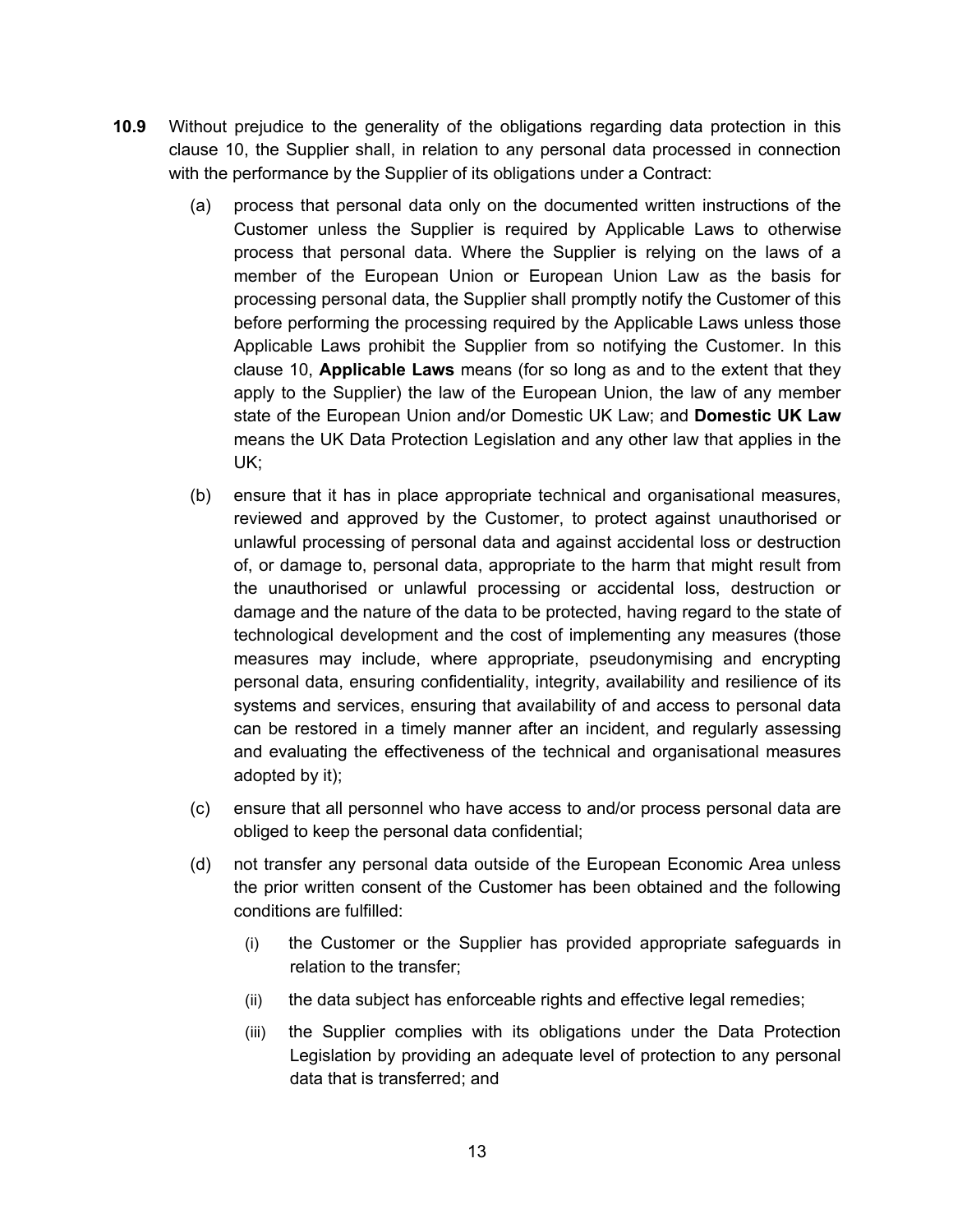- (iv) the Supplier complies with reasonable instructions notified to it in advance by the Customer with respect to the processing of the personal data;
- (e) assist the Customer, at the Customer's cost, in responding to any request from a data subject and in ensuring compliance with its obligations under the Data Protection Legislation with respect to security, breach notifications, impact assessments and consultations with supervisory authorities or regulators;
- (f) notify the Customer without undue delay on becoming aware of a personal data breach;
- (g) at the written direction of the Customer, delete or return personal data and copies thereof to the Customer on termination of a Contract unless required by Applicable Law to store the personal data; and
- (h) maintain complete and accurate records and information to demonstrate its compliance with its data protection obligations in this clause 10 and allow for audits by the Customer or the Customer's designated auditor of such records and information and immediately inform the Customer if, in the opinion of the Supplier, an instruction infringes the Data Protection Legislation.
- **10.10** The Customer consents to the Supplier appointing third party processors of personal data under a Contract. The Supplier confirms that it has entered or (as the case may be) will enter into a written agreement with any third party processor incorporating data protection terms which are substantially similar to those set out in this clause 10 and in either case which the Supplier confirms or undertakes, as the case may be, reflect and will continue to reflect the requirements of the Data Protection Legislation. As between the Customer and the Supplier, the Supplier shall remain fully liable for all acts or omissions of any third party processor appointed by it pursuant to this clause 10.
- **10.11** Either party may, at any time on not less than 30 days' notice, revise the data protection terms in this clause 10 by replacing them with any applicable controller to processor standard clauses or similar terms forming part of an applicable certification scheme.

#### **11. Confidentiality**

- **11.1** Each party undertakes that it shall not at any time disclose to any person any confidential information concerning the business, affairs, customers, clients or suppliers of the other party, except as permitted by clause 11.2*.*
- **11.2** Each party may disclose the other party's confidential information:
	- (a) to its employees, officers, representatives, subcontractors or advisers who need to know such information for the purposes of carrying out the party's obligations under a Contract. Each party shall ensure that its employees, officers,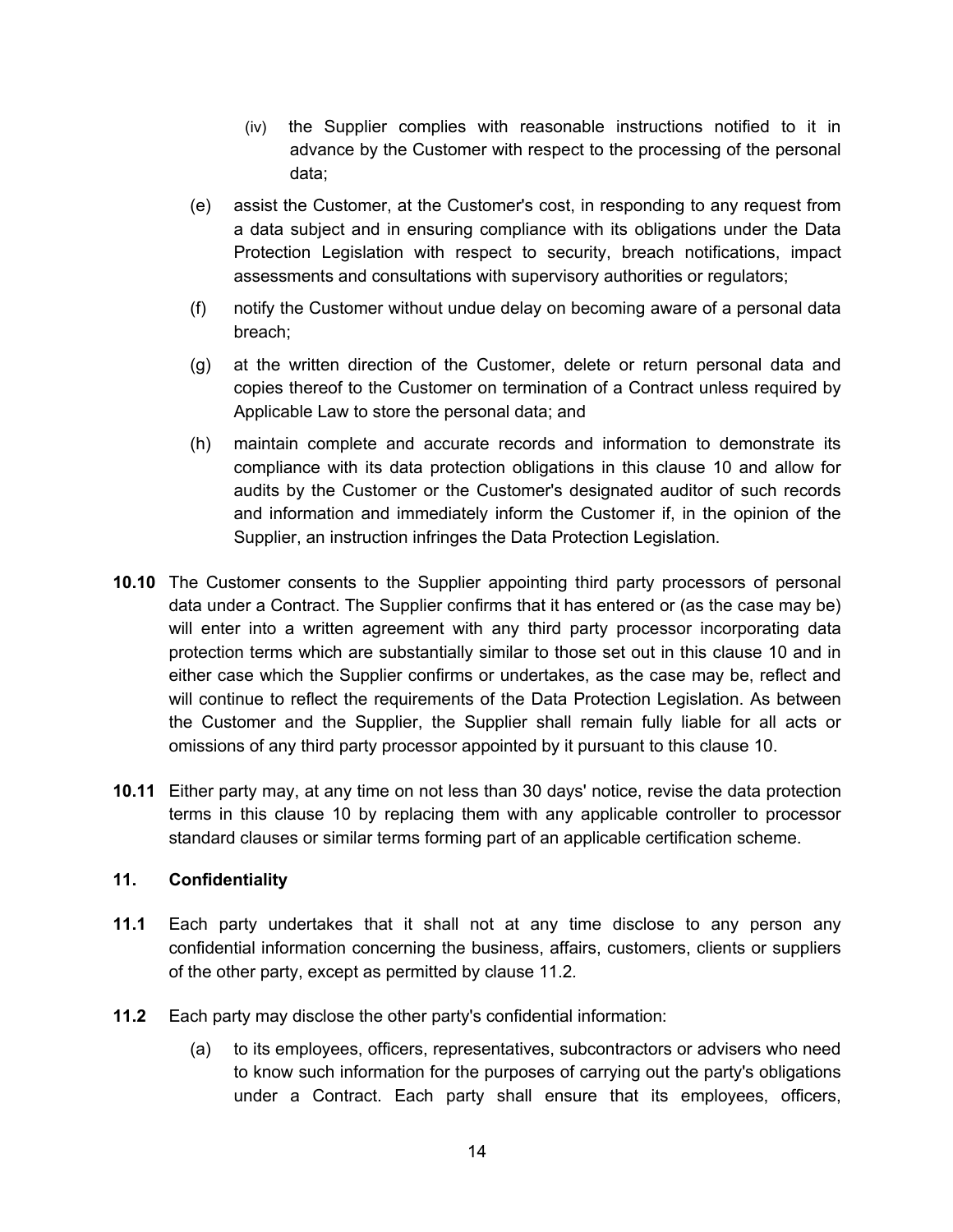representatives, subcontractors or advisers to whom it discloses the other party's confidential information comply with this clause 11; and

- (b) as may be required by law, a court of competent jurisdiction or any governmental or regulatory authority*.*
- **11.3** Neither party shall use the other party's confidential information for any purpose other than to perform its obligations under a Contract.

# **12. Limitation of liability: THE CUSTOMER'S ATTENTION IS PARTICULARLY DRAWN TO THIS CLAUSE.**

- **12.1** The Supplier has obtained insurance cover in respect of its own legal liability for individual claims not exceeding £1 million per claim. The limits and exclusions in this clause reflect the commercial value of a Contract and the insurance cover the Supplier has been able to arrange and the Customer is responsible for making its own arrangements for the insurance of any excess loss.
- **12.2** The restrictions on liability in this clause 12 apply to every liability arising under or in connection with a Contract including liability in contract, tort (including negligence), misrepresentation, restitution or otherwise.
- **12.3** Nothing in a Contract limits any liability which cannot legally be limited, including but not limited to liability for:
	- (a) death or personal injury caused by negligence;
	- (b) fraud or fraudulent misrepresentation; and
	- (c) breach of the terms implied by section 12 of the Sale of Goods Act 1979 or section 2 of the Supply of Goods and Services Act 1982 (title and quiet possession).
- **12.4** Subject to clause 12.3, the Supplier's total liability to the Customer in respect of all breaches of duty occurring in respect of a Contract shall not exceed the cap.
- **12.5** In clause 12.4:
	- (a) **cap**. The cap is the lesser of £1 million and 1.5 times the total charges; and
	- (b) **total charges**. The total charges means all sums paid by the Customer and all sums payable under a Contract in respect of Goods and Services actually supplied by the Supplier, whether or not invoiced to the Customer.
- **12.6** This clause 12.6 sets out specific heads of excluded loss:
	- (a) Subject to clause 12.3, the types of loss listed in clause 12.6(b) are wholly excluded by the parties.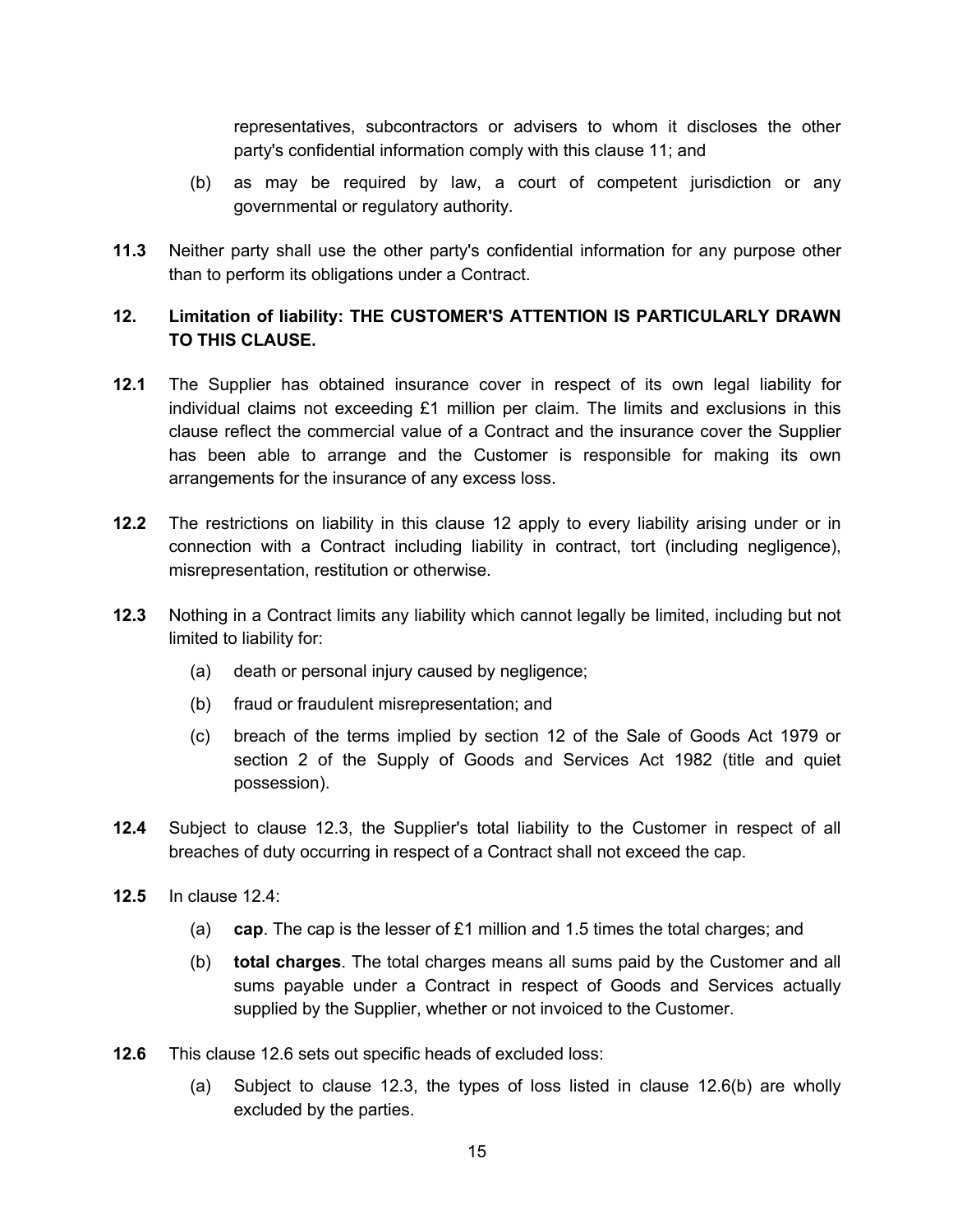- (b) The following types of loss are wholly excluded:
	- (i) loss of profits;
	- (ii) loss of sales or business;
	- (iii) loss of agreements or contracts;
	- (iv) loss of anticipated savings;
	- (v) loss of use or corruption of software, data or information;
	- (vi) loss of or damage to goodwill; and
	- (vii) indirect or consequential loss.
- **12.7** The Supplier has given commitments as to compliance of Goods and Services with relevant specifications in clause 5 and clause 7. In view of these commitments, the terms implied by sections 13 to 15 of the Sale of Goods Act 1979 and sections 3, 4 and 5 of the Supply of Goods and Services Act 1982 are, to the fullest extent permitted by law, excluded from a Contract.
- **12.8** Unless the Customer notifies the Supplier that it intends to make a claim in respect of an event within the notice period, the Supplier shall have no liability for that event. The notice period for an event shall start on the day on which the Customer became, or ought reasonably to have become, aware of the event having occurred and shall expire 12 months from that date. The notice must be in writing and must identify the event and the grounds for the claim in reasonable detail.
- **12.9** This clause 12 shall survive termination of a Contract.

## **13. Termination**

- **13.1** Without affecting any other right or remedy available to it, either party may terminate a Contract by giving the other party not less than 1 months' written notice.
- **13.2** Without affecting any other right or remedy available to it, either party may terminate a Contract with immediate effect by giving written notice to the other party if:
	- (a) the other party commits a material breach of its obligations under the Contract and (if such breach is remediable) fails to remedy that breach within 14 days after receipt of notice in writing to do so;
	- (b) the other party takes any step or action in connection with its entering administration, provisional liquidation or any composition or arrangement with its creditors (other than in relation to a solvent restructuring), being wound up (whether voluntarily or by order of the court, unless for the purpose of a solvent restructuring), having a receiver appointed to any of its assets or ceasing to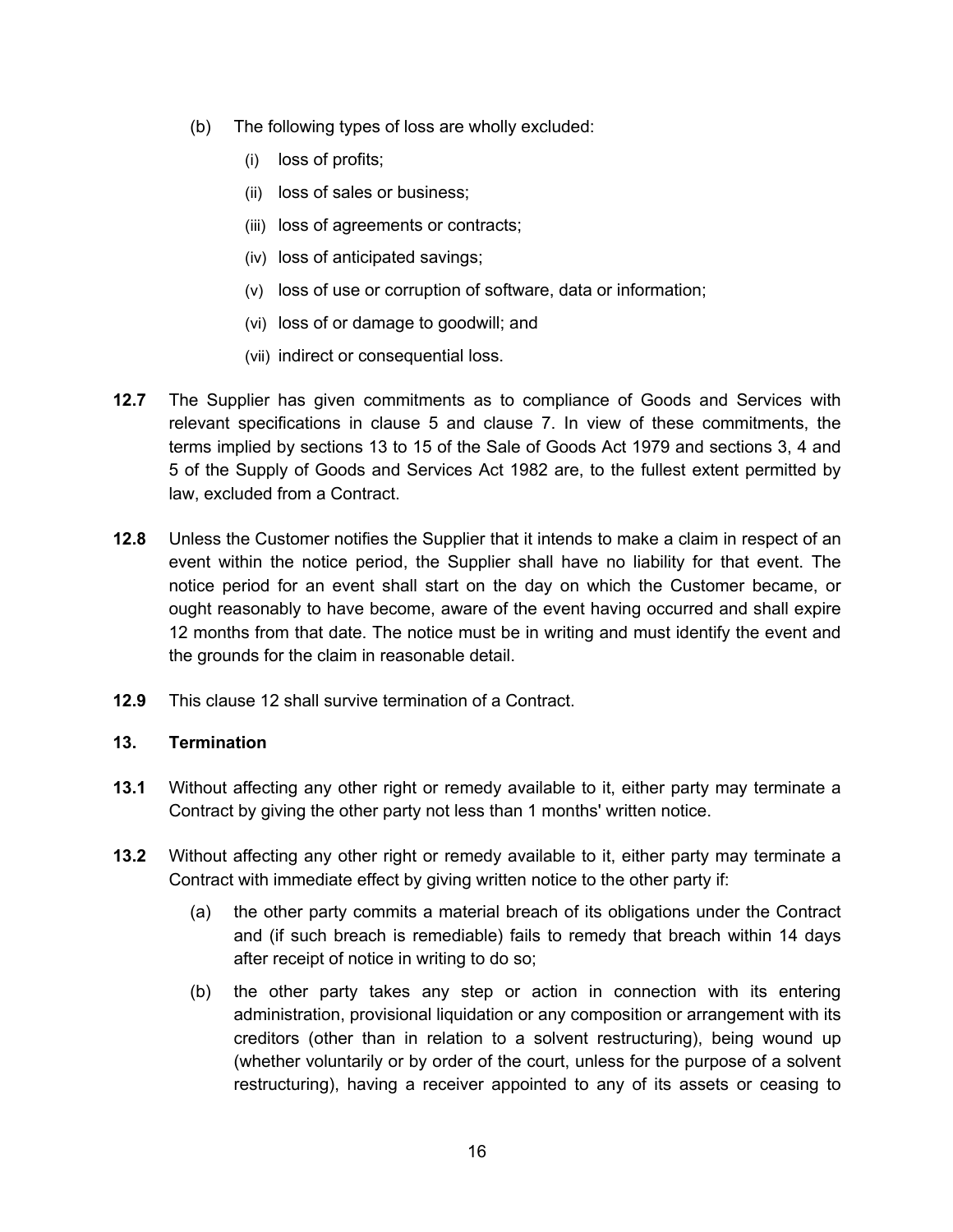carry on business or, if the step or action is taken in another jurisdiction, in connection with any analogous procedure in the relevant jurisdiction;

- (c) the other party suspends, or threatens to suspend, or ceases or threatens to cease to carry on all or a substantial part of its business; or
- (d) the other party's financial position deteriorates to such an extent that in the terminating party's opinion the other party's capability to adequately fulfil its obligations under the Contract has been placed in jeopardy.
- **13.3** Without affecting any other right or remedy available to it, the Supplier may terminate a Contract with immediate effect by giving written notice to the Customer if:
	- (a) the Customer fails to pay any amount due under the Contract on the due date for payment; or
	- (b) there is a change of control of the Customer.
- **13.4** Without affecting any other right or remedy available to it, the Supplier may suspend the supply of Services or all further deliveries of Goods under a Contract or any other contract between the Customer and the Supplier if the Customer fails to pay any amount due under the Contract on the due date for payment, the Customer becomes subject to any of the events listed in clause 13.2(b) to clause 13.2(d), or the Supplier reasonably believes that the Customer is about to become subject to any of them.

## **14. Consequences of termination**

- **14.1** On termination of a Contract:
	- (a) the Customer shall immediately pay to the Supplier all of the Supplier's outstanding unpaid invoices and interest and, in respect of Services and Goods supplied but for which no invoice has been submitted, the Supplier shall submit an invoice, which shall be payable by the Customer immediately on receipt; and
	- (b) the Customer shall return all of the Supplier Materials and any Deliverables or Goods which have not been fully paid for. If the Customer fails to do so, then the Supplier may enter the Customer's premises and take possession of them. Until they have been returned, the Customer shall be solely responsible for their safe keeping and will not use them for any purpose not connected with the Contract.
- **14.2** Termination or expiry of a Contract shall not affect any rights, remedies, obligations and liabilities of the parties that have accrued up to the date of termination or expiry, including the right to claim damages in respect of any breach of the Contract which existed at or before the date of termination or expiry.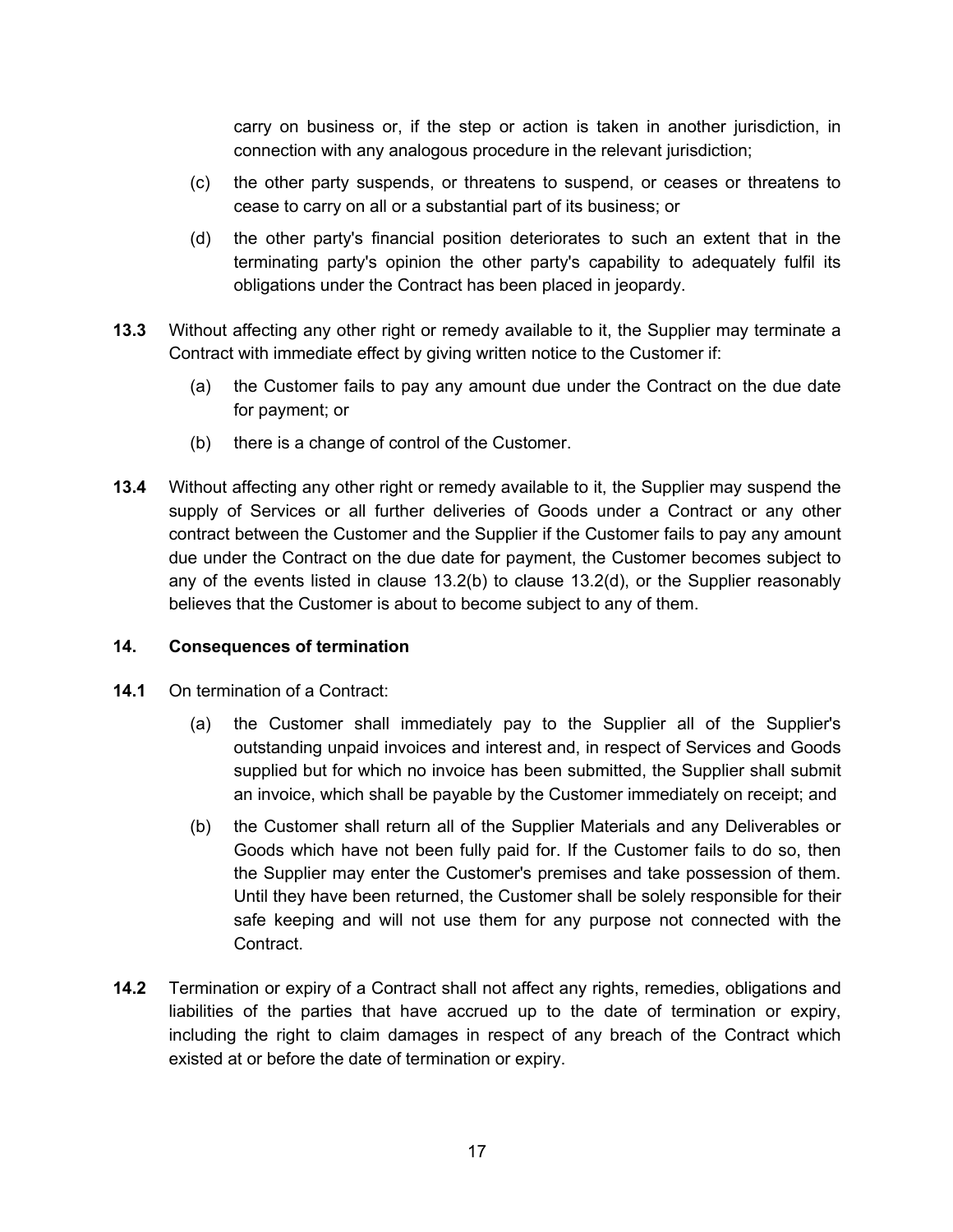**14.3** Any provision of a Contract that expressly or by implication is intended to have effect after termination or expiry shall continue in full force and effect.

## **15. Force majeure**

Neither party shall be in breach of a Contract nor liable for delay in performing or failure to perform, any of its obligations under a Contract if such delay or failure results from events, circumstances or causes beyond its reasonable control (a **Force Majeure Event**).

#### **16. Restrictions**

- **16.1** In order to protect the legitimate interests of the Supplier and each of its group companies, the Customer covenants with the Supplier for itself and as an agent of each of its group companies that it shall not (except with the prior written consent of the Supplier):
	- (a) attempt to solicit or entice away from the employment or service of the Supplier or any of its group companies the services of any Restricted Person other than by means of a national advertising campaign open to all-comers and not specifically targeted at such staff of the Supplier or any of its group companies;
	- (b) solicit or entice away from the employment or service of the Supplier or any of its group companies the services of any Restricted Person other than by means of a national advertising campaign open to all-comers and not specifically targeted at such staff of the Supplier or any of its group companies; or
	- (c) employ or engage or otherwise facilitate the employment or engagement of any Restricted Person.
- **16.2** The Customer shall be bound by the covenant set out in clause 16.1 above during the term of each Contract, and for a period of 12 months after termination or expiry of each Contract.
- **16.3** For the purposes of clause 16.1 above, a **Restricted Person** shall mean any firm, company or person employed or engaged by the Supplier or any of its group companies during the term of a Contract with whom the Customer has been engaged in respect of the provision of Goods and/or Services under the Contract or the management of the Contract either as principal, agent, employee, independent contractor or in any other form of employment or engagement and who could damage the interests of the Supplier if they were involved in any capacity in any business concern which competes with the business of the Supplier.
- **16.4** If the Customer commits a breach of clause 16.1 above, it shall on demand pay to the Supplier or its relevant group company a sum equal to one year's basic salary or the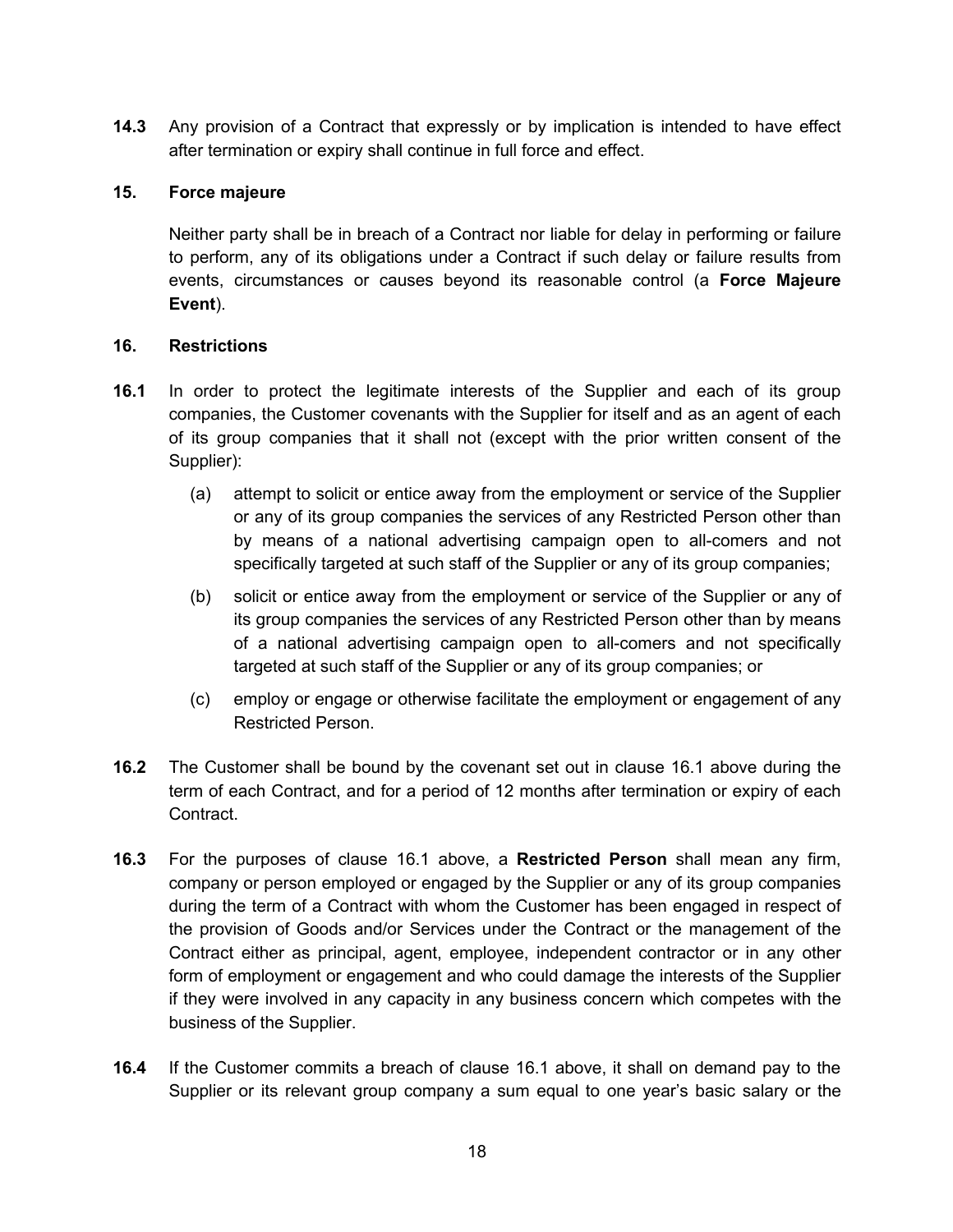annual fee that was payable by the Supplier or its relevant group company to the Restricted Person plus the recruitment costs incurred by the Supplier or its relevant group company in replacing such person. The parties confirm that these liquidated damages are reasonable and proportionate to protect the legitimate interest of the Supplier or its relevant group company.

- **16.5** In order to protect the legitimate business interests of the Supplier and each of its group companies, the Customer covenants with the Supplier for itself and as agent for each of its group companies that it shall not (except with the prior written consent of the Supplier) have any business dealings with or solicit, entice or attempt to entice away, a Restricted Supplier, if such dealing, solicitation or enticement causes or is reasonably likely to cause such supplier to cease supplying, or to reduce its supply of goods or services to, the Supplier or any of its group companies, or to vary adversely the terms upon which it conducts business with the Supplier or any of its group companies.
- **16.6** The Customer shall be bound by the covenant set out in clause 16.5 above during the term of each Contract, and for a period of 12 months after termination or expiry of each Contract.
- **16.7** For the purposes of clause 16.5 above, a **Restricted Supplier** shall mean any firm, company or person who is or has at any time during the immediately preceding 12 months been a supplier of goods or services to the Supplier or any of its group companies.

## **17. General**

**17.1 TUPE.** The Supplier and the Customer acknowledge and agree that, in relation to each Contract, they do not expect the TUPE Regulations to apply when the Supplier commences and ceases performance under the Contract. The Supplier and the Customer shall organise themselves and delivery under the Contract accordingly.

## **17.2 Assignment and other dealings.**

- (a) The Supplier may at any time assign, mortgage, charge, subcontract, delegate, declare a trust over or deal in any other manner with any or all of its rights and obligations under a Contract.
- (b) The Customer shall not assign, transfer, mortgage, charge, subcontract, delegate, declare a trust over or deal in any other manner with any of its rights and obligations under a Contract without the prior written consent of the Supplier.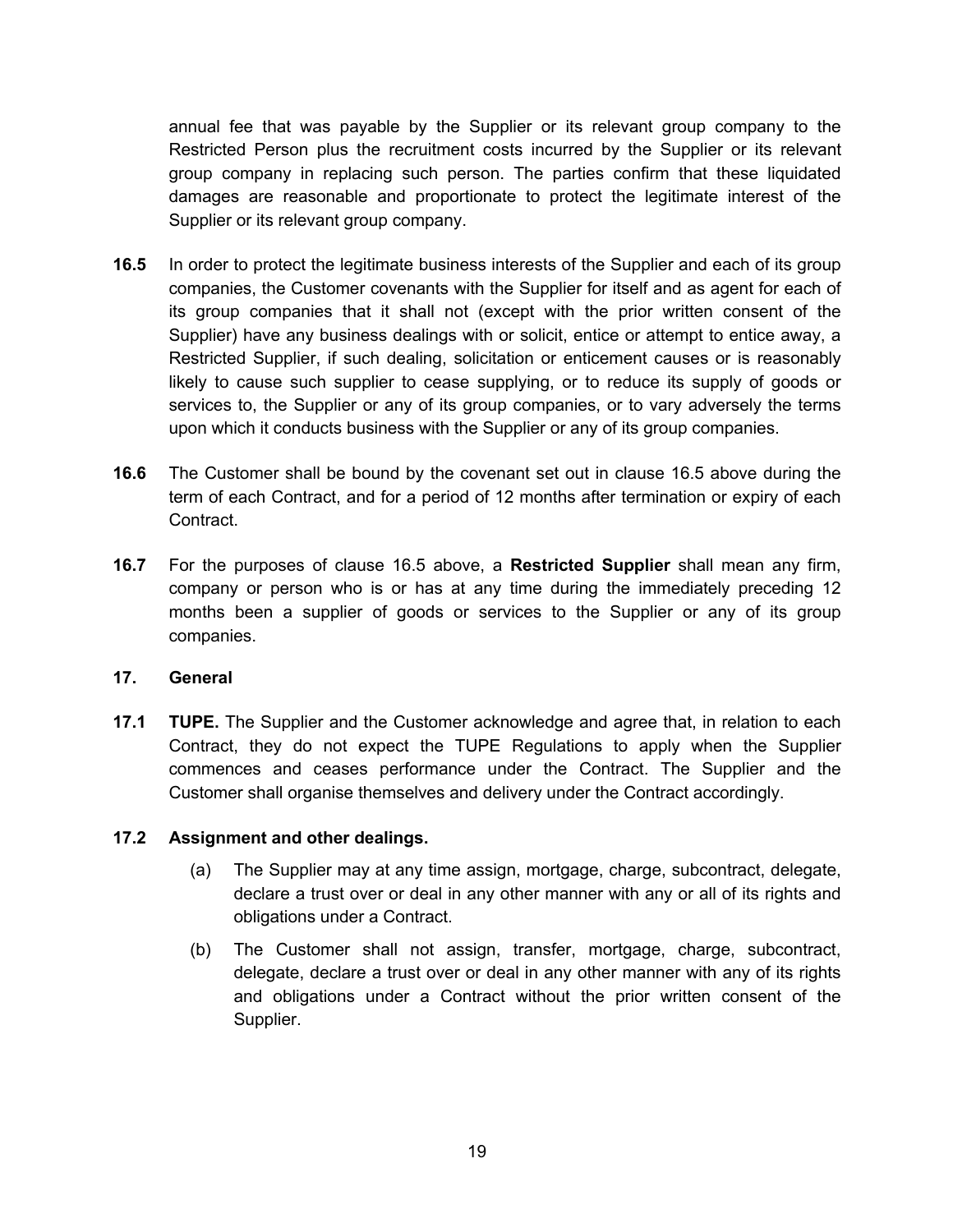# **17.3 Notices.**

- (a) Any notice given to a party under or in connection with a Contract shall be in writing and shall be:
	- (i) delivered by hand or by pre-paid first-class post or other next working day delivery service at its registered office (if a company) or its principal place of business (in any other case); or
	- (i) sent by fax to its main fax number or sent by email to its main email address.
- (b) Any notice shall be deemed to have been received:
	- (i) if delivered by hand, on signature of a delivery receipt or at the time the notice is left at the proper address;
	- (ii) if sent by pre-paid first-class post or other next working day delivery service, at 9.00 am on the second Business Day after posting or at the time recorded by the delivery service; and
	- (iii) if sent by fax or email, at the time of transmission, or, if this time falls outside business hours in the place of receipt, when business hours resume. In this clause 17.3(b)(iii), business hours means 9.00am to 5.00pm Monday to Friday on a day that is not a public holiday in the place of receipt.
- (c) This clause 17.3 does not apply to the service of any proceedings or other documents in any legal action or, where applicable, any arbitration or other method of dispute resolution.
- **17.4 Severance.** If any provision or part-provision of a Contract is or becomes invalid, illegal or unenforceable, it shall be deemed modified to the minimum extent necessary to make it valid, legal and enforceable. If such modification is not possible, the relevant provision or part-provision shall be deemed deleted. Any modification to or deletion of a provision or part-provision under this clause 17.4 shall not affect the validity and enforceability of the rest of a Contract.
- **17.5 Waiver.** A waiver of any right or remedy under a Contract or by law is only effective if given in writing and shall not be deemed a waiver of any subsequent right or remedy. A failure or delay by a party to exercise any right or remedy provided under a Contract or by law shall not constitute a waiver of that or any other right or remedy, nor shall it prevent or restrict any further exercise of that or any other right or remedy. No single or partial exercise of any right or remedy provided under a Contract or by law shall prevent or restrict the further exercise of that or any other right or remedy.
- **17.6 No partnership or agency.** Nothing in a Contract is intended to, or shall be deemed to, establish any partnership or joint venture between the parties, constitute either party the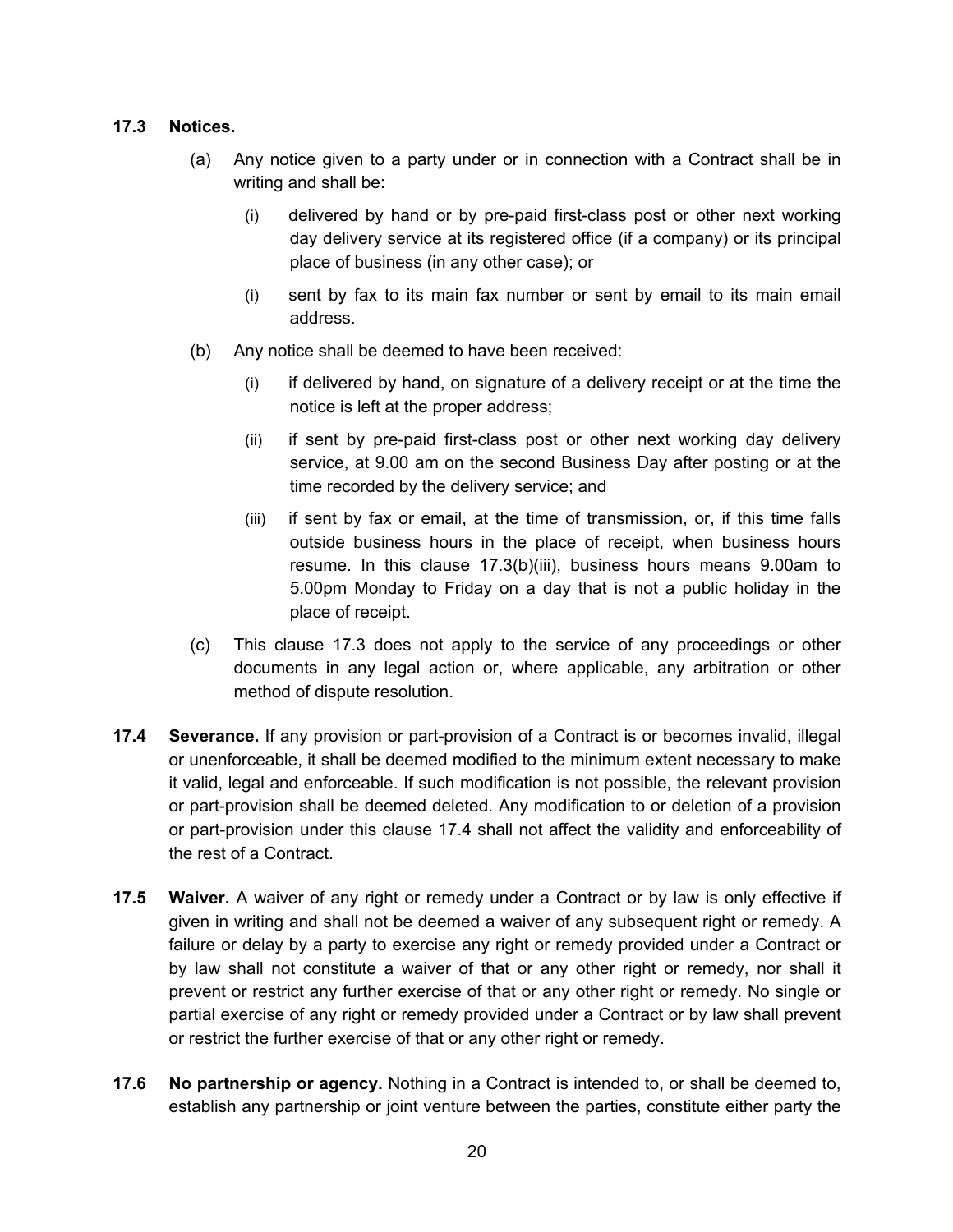agent of the other, or authorise either party to make or enter into any commitments for or on behalf of the other party.

# **17.7 Entire agreement.**

- (a) A Contract constitutes the entire agreement between the parties and supersedes and extinguishes all previous agreements, promises, assurances, warranties, representations and understandings between them, whether written or oral, relating to its subject matter.
- (b) Each party acknowledges that in entering into a Contract it does not rely on, and shall have no remedies in respect of any statement, representation, assurance or warranty (whether made innocently or negligently) that is not set out in the Contract. Each party agrees that it shall have no claim for innocent or negligent misrepresentation or negligent misrepresentation based on any statement in a Contract.
- (c) Nothing in this clause shall limit or exclude any liability for fraud.

# **17.8 Third party rights.**

- (a) Unless it expressly states otherwise, a Contract does not give rise to any rights under the Contracts (Rights of Third Parties) Act 1999 to enforce any term of the Contract.
- (b) The rights of the parties to rescind or vary a Contract are not subject to the consent of any other person.
- **17.9 Variation.** Except as set out in these Conditions, no variation of a Contract shall be effective unless it is agreed in writing and signed by the parties (or their authorised representatives).
- **17.10 Conflict.** If there is an inconsistency between any of the provisions of these Conditions and the provisions of an Order, the provisions of the Order shall prevail.
- **17.11 Governing law.** Each Contract and any dispute or claim (including non-contractual disputes or claims) arising out of or in connection with it or its subject matter or formation shall be governed by and construed in accordance with the law of England and Wales.
- **17.12 Jurisdiction.** Each party irrevocably agrees that the courts of England and Wales shall have exclusive jurisdiction to settle any dispute or claim (including non-contractual disputes or claims) arising out of or in connection with each Contract or its subject matter or formation.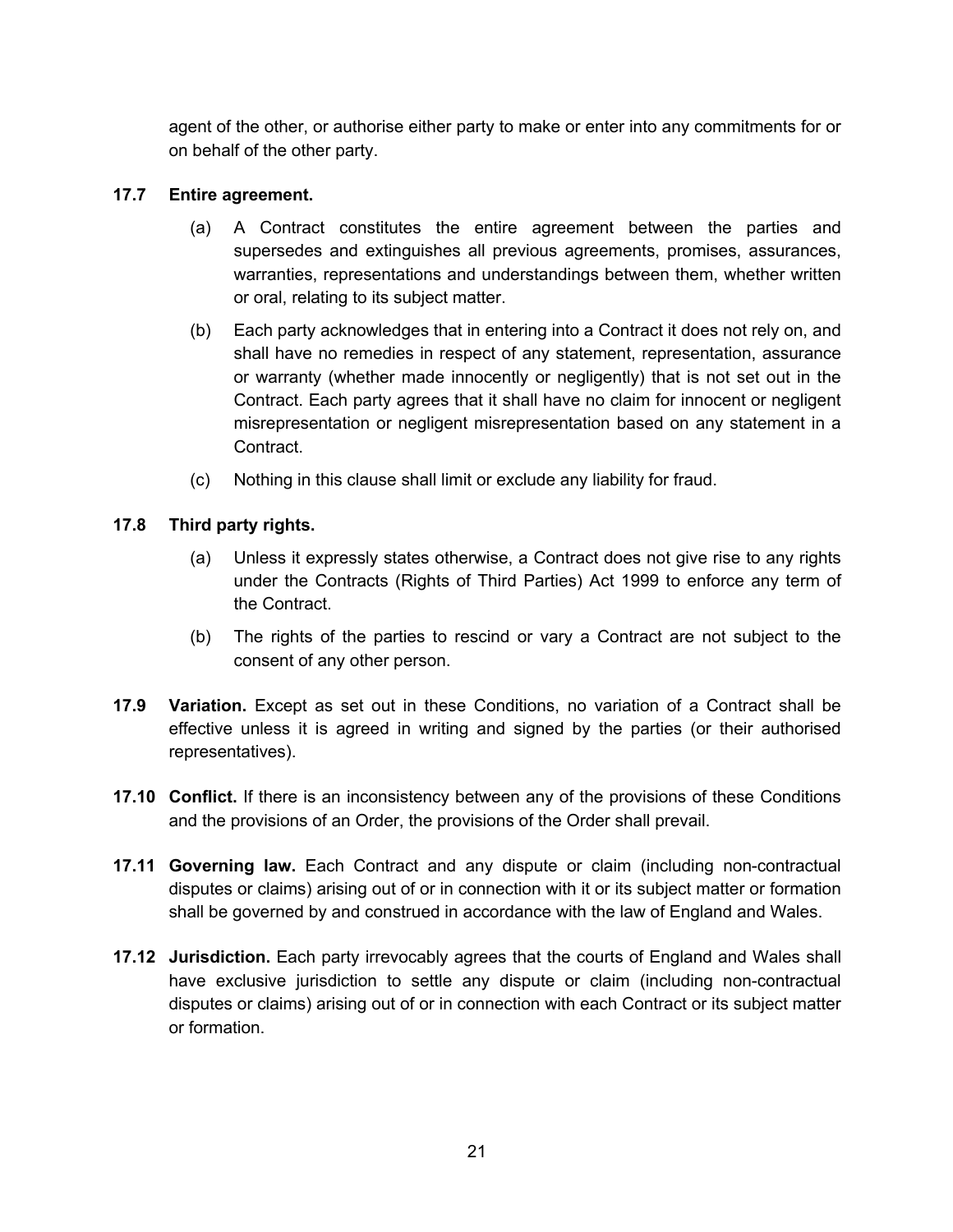## **Schedule – Processing, Personal Data and Data Subjects**

#### **1. Processing by the Supplier**

#### **1.1 Scope, nature and purpose of processing**

The scope, nature and purpose of the processing is the provision of Goods and/or Services under a Contract.

#### **1.2 Duration of the processing**

The duration of the processing corresponds to the duration of the relevant Contract.

#### **2. Types of Personal Data**

- **Identity Data** including first name, maiden name, last name, username or similar identifier, marital status, title and gender.
- **Contact Data** including billing address, delivery address, email address and telephone numbers.
- **Financial Data** including bank account and payment card details.
- **Transaction Data** including details about payments to and from a data subject and other details of goods and services a data subject has purchased.
- **Technical Data** including internet protocol (IP) address, a data subject's login data, browser type and version, time zone setting and location, browser plug-in types and versions, operating system and platform and other technology on the devices a data subject uses to access the systems of the Customer.
- **Profile Data** including a data subject's username and password, and purchases or orders made by a data subject.
- **Usage Data** including information about how a data subject uses the systems of the Customer.

## **3. Categories of data subject**

- The Customer's employees and employees of other companies in its group.
- The Customer's clients and customers and potential clients and customers.
- Employees of the Customer's clients and customers and potential clients and customers.
- The Customer's business partners.